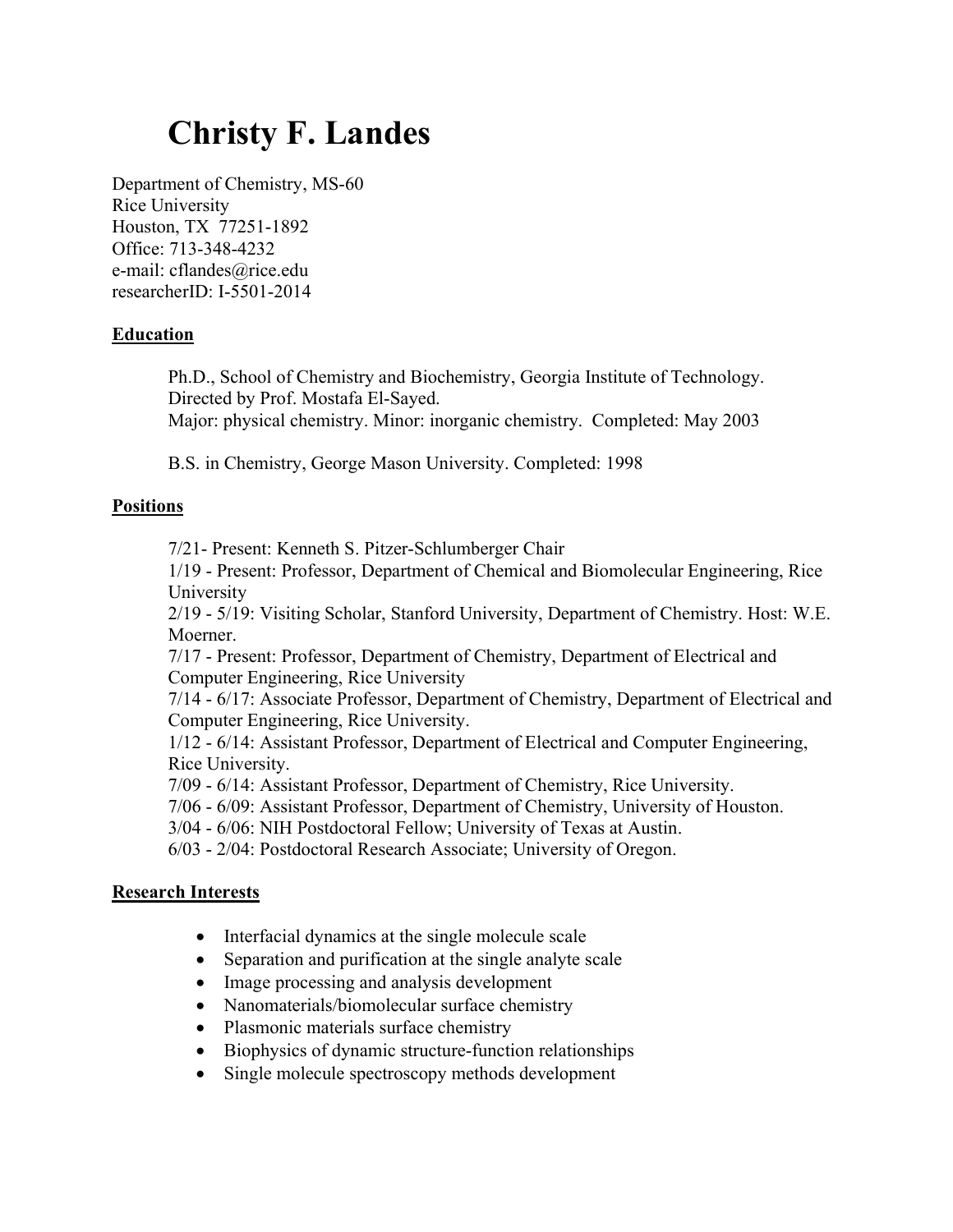## Honors and Awards

- 2020: Award for Special Creativity, National Science Foundation
- 2019: Kavli Fellow: U.S. National Academy of Science
- 2019: Hamill Innovation Award, Rice Institute of Biosciences and Bioengineering
- 2016-2018: Defense Science Study Group (DSSG)
- 2016: ACS Early-Career Award in Experimental Physical Chemistry
- 2011-2016: NSF CAREER Award
- 2009-2011: ACS PRF Doctoral New Investigator
- 2009-2012: Norman Hackerman-Welch Young Investigator
- 2005-2006: Ruth L. Kirschstein National Individual Service Award Postdoctoral Fellowship, National Institutes of Health
- 2003-2004: Sigma Xi Best PhD Thesis Award, Georgia Institute of Technology
- 2002-2003: House-Ashby-Flashka Award Winner, School of Chemistry and Biochemistry, Georgia Institute of Technology
- 2001-2002: Molecular Design Institute Fellowship, Office of Naval Research, Georgia Institute of Technology
- 1998: Cherry Emerson Fellowship, Georgia Institute of Technology
- 1998: American Chemical Society Outstanding Senior Chemistry Student Award, George Mason University

## **Publications**

105) Warning, L.A.; Miandashti, A.R.; McCarthy, L.A.; Zhang, Q.; Landes, C.F.; Link, S. "Nanophotonic Approaches for Chirality Sensing" ACS Nano (invited review) under revision.

104) Shiratori, K.; Bishop, L.D.C.; Ostovar, B.; Baiyasi, R.; Cai, Y.; Rossky, P.J.; Landes, C.F.; Link, S.; "Machine-learned decision trees for predicting gold nanorod sizes from spectra" *J. Phys. Chem A.* 2021 under revision.

103) Misiura, A.; Shen, H.; Tauzin, L.J.; Dutta, C.; Bishop, L.D.C.; Carrejo Moringo, N.; Zepeda O, J.; Ramezani, S.; Moringo, N.A.; Marciel, A.B.; Rossky, P.J.; Landes, C.F. "Single-molecule dynamics reflects IgG conformational changes associated with ionexchange chromatography" Analytical Chem. 2021 in press.

102) Bishop, L.D.C.; Misiura, A.; Landes, C.F. "A new chemometric for assessing chromatographic separations: the Distribution Function Ratio (DMR)" Analyst 2021 in press.

101) Zepeda O.; J. Bishop, L.D.C.; Dutta, C.; Sarkar-Banerjee, S.; Landes, C.F. "Untying the Gordian KNOT: Unbiased single particle tracking using point clouds and adaptive machine learning" submitted.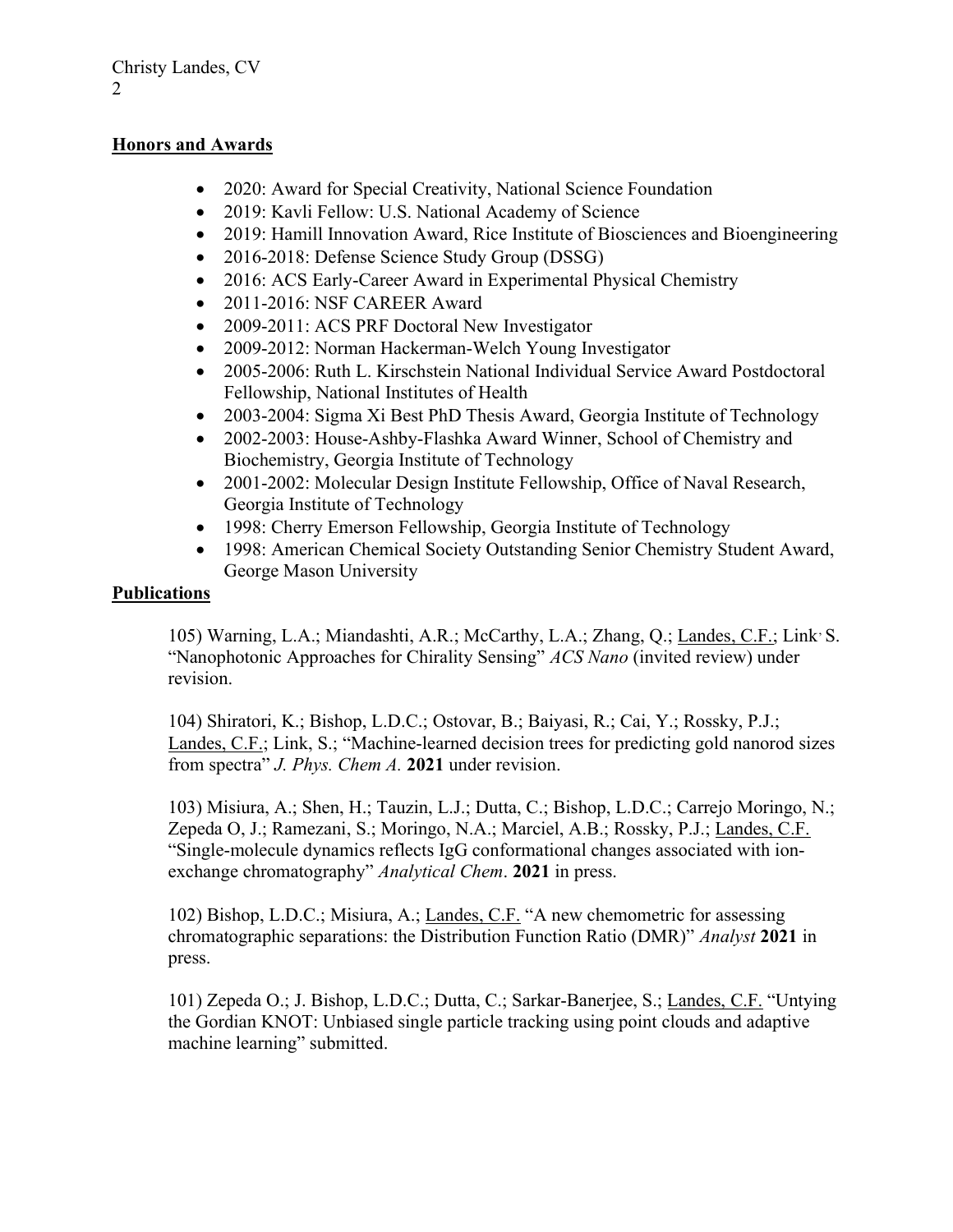100) Flatebo, C.; Dutta, C.; Ostovar, B.; Link, S.; Landes, C.F. "Heterogeneity and hysteresis in the scattering of single core-shell stimuli-responsive plasmonic nanohybrids" *J. Phys. Chem. B.* 2021 in press.

99) Al-Zubeidi, A.; Stein, F.; Rehbock, C.; Hosseini Jebeli, S.A. ; Landes, C.F.; Barcikowski, S.; Link, S. "Single Particle Hyperspectral Imaging Reveals Kinetics of Silver Ion Leaching from Allow Nanoparticles" ACS Nano 2021 in press.

98) Baiyasi,R; Goldwyn, H.J.; McCarthy, L.A.; West, C.A.; Jebeli, S.A.H. Masiello, D.J.M.; Link, S.; Landes, C.F. "Coupled Dipole Modeling and Experimental Characterization of Geometry-Dependent Trochoidal Dichroism in Nanorod Trimers" ACS Photonics 2021 in press.

97) Abbott-Lyon, H.; Baiz, C.R.; Bera, PP.; Crabtree, K.; Cui, Q.; Fortenberry, R.C.; Landes, C.F.; McCoy, A.B.; Noriega, R.; Woon, D.E. "Viewpoint on ACS PHYS Division Sponsored Virtual Seminars" J. Phys. Chem. C. 2021, in press.

96) Heiderscheit, T.S.; Oikawa, S.; Sanders, S.; Minamimoto, H.; Searles, E.K.; Landes, C.F.; Murakoshi, K.; Manjavacas, A.; Link, S. "Tuning Electrogenerated Chemiluminescence Intensity Enhancement Using Hexagonal Lattice Arrays of Gold Nanodisks" *J. Phys. Chem. Lett.* 2021 in press.

95) Collins, S.S.E.; Searles, E.K.; Tauzin, L.J.; Lou, M.; Bursi, L.; Liu, Y.; Song, J.; Flatebo, C.; Baiyasi, R.; Cai, Y.; Foerster, B.; Lian, T.; Nordlander, P.; Link, S.; Landes, C.F. "Plasmon energy transfer in hybrid nanoantennas" ACS Nano 2021 in press.

94) Calabrase, W.; Bishop, L.D.C.; Dutta, C.; Misiura, A.; Landes, C.F.; Kisley, L. "From single analyte statistics to separations-by-design" Invited Perspective Anal. Chem. 2020 92, 13622-13629.

93) Baiyasi, R.; Gallagher, M.J.; McCarthy, L.; Searles, E.; Zhang, Q.; Link, S.; Landes, C.F. "Quantitative Analysis of Nanorod Aggregation and Morphology from Scanning Electron Micrographs using SEMseg". Invited Emily Carter Festschrift: J. Phys. Chem. A. 2020, 124, 5262-5270.

92) Bishop, L.D.C.; Misiura, A.; Moringo, N.A.; Landes, C.F. "Unraveling asymmetric trends in chromatography through stochastic theory powered Monte Carlo simulations" J. Chroma. A. 2020 1625, 461323.

91) Dutta, C.; Bishop, L.D.C.; Zepeda, J.; Chatterjee, S.; Flatebo, C.; Landes, C.F. "Confined diffusion is the dominant mode of protein transport at an active porous polymer support" Invited Special Issue on "Time-Resolved Microscopy" J. Phys. Chem. B 2020 124, 4412-4420.

90) Ostovar, B.; Su, M.N; Renard, D.; Dongare, P.; Dutta, C.; Gross, N.; Sader, J.; Landes, C.F.; Chang, W.S.; Halas, N.J.; Link, S. "Acoustic Vibrations of Al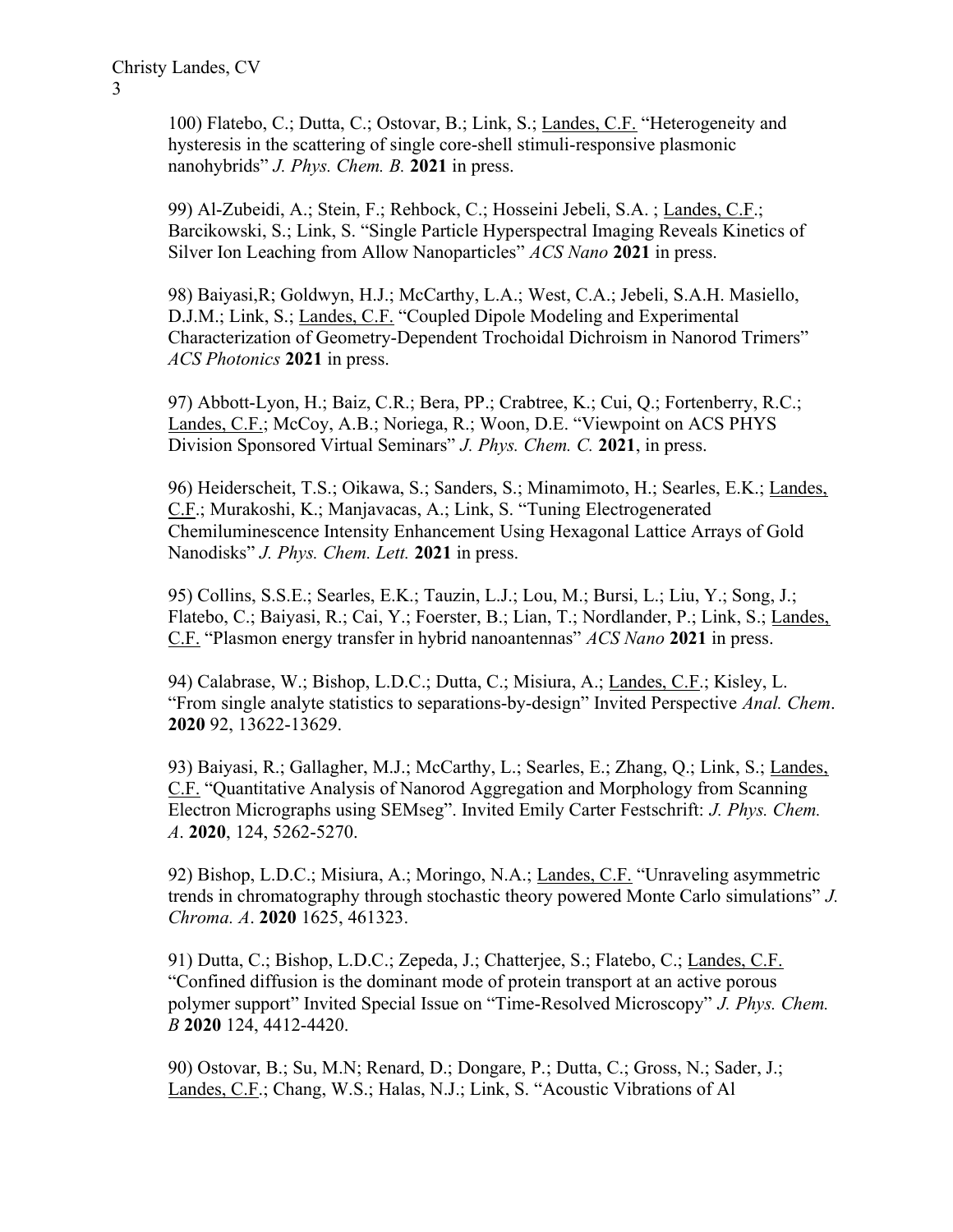Nanocrystals: Size, Shape, and Crystallinity Revealed by Single-Particle Transient Extinction Spectroscopy" Invited Special Issue on "Time-Resolved Microscopy" J. Phys. Chem. A 2020, 124, 3924-3934.

89) Moringo, N.A.; Shen, H.; Tauzin, J.F.; Wang, W.; Landes, C.F. "Polymer free volume effects on protein dynamics at polystyrene revealed by single-molecule spectroscopy" Langmuir 2020 26, 2330-2338.

88) Warning, L.A.; Zhang, W.; Baiyasi, R.; Landes, C.F.; Link, S. "Nanoscale Surface-Induced Unfolding of Single Fibronectin is Restricted by Serum Albumin Crowding" J. Phys. Chem. Lett. 2020 11, 1170-1177.

87) Zhang, Q.; Hernandez, T.; Smith, K.W.; Jebeli, S.A.H.; Dai, A.X.; Warning, L.; Baiyasi, R.; McCarthy, L.W., Guo, H.; Dionne, J.A.; Landes, C.F.; Link, S. "Unraveling the Origin of Chirality from Plasmonic Nanoparticle-Protein Complexes" Science 2019 365, 1475-1478.

86) Moringo, N.A.; Bishop, L.D.C.; Shen, H.; Misiura, A.; Carrejo, N.C.; Baiyasi, R.; Wang, W.; Ye, F.; Robinson, J.T.; Landes, C.F. "A mechanistic examination of salting out in protein-polymer membrane interactions" Proc. Natl. Acad. Sci. U.S.A. 2019 116, 22938-22945.

 85) Al-Zubeidi, A.; Hoener, B.S.; Collins, S.E.; Wang, W.; Kirchner, S.R.; Jebeli, S.A.H.; Joplin, A.; Chang, W.S.; Link, S.; Landes, C.F. "Hot Holes Assist Plasmonic Nanoelectrode Dissolution" Nano Lett. 2019, 19, 1301-1306.

 84) Cai, Y.; Collins, S.S.E.; Gallagher, M. J.; Bhattacharjee,U.; Zhang, R.; Chow, T.H.; Ahmadivan, A.; Ostovar, B.; Al-Zubeidi, A.; Wang, J.; Nordlander, P.; Landes, C.F.; Link, S. "Single particle emission spectroscopy resolves d-hole relaxation in copper nanocubes. ACS Energy Letters 2019 4, 2458-2465.

 83) Wang, W. Ye, F.; Shen, H.; Moringo, N.A.; Dutta, C.; Robinson, J. T.; Landes, C. F. "A generalized method to design phase masks for 3D super-resolution microscopy" Optics Express 2019, 27, 3799-3816.

 82) Flatebo, C.; Collins, S.S.E; Hoener, B.S.; Cai, Y.; Link, S.; Landes, C.F. "Electrodissolution Inhibition of Gold Nanorods with Oxoanions" J. Phys. Chem. B 2019 123, 22, 13983-13992.

 81) Baiyasi, R.; Jebeli, S.A.H.; Zhang, Q.; Su, L.; Hofkens, J.; Ujii, H.; Link, S.; Landes, C.F. "PSF Distortion on Dye-Plasmonic Nanomaterials Interactions: Friend or Foe?" ACS Photonics 2019 6, 3, 699-708.

 80) Heiderscheit,T.S.; Gallagher, M.J.; Baiyasi, R. Collins, S.S.E.; Jebeli, S.A.H.; Scarabelli, L.' Al-Zubeidi, A.; Chang, W.S.; Landes, C.F. Link, S. "Nanoelectrode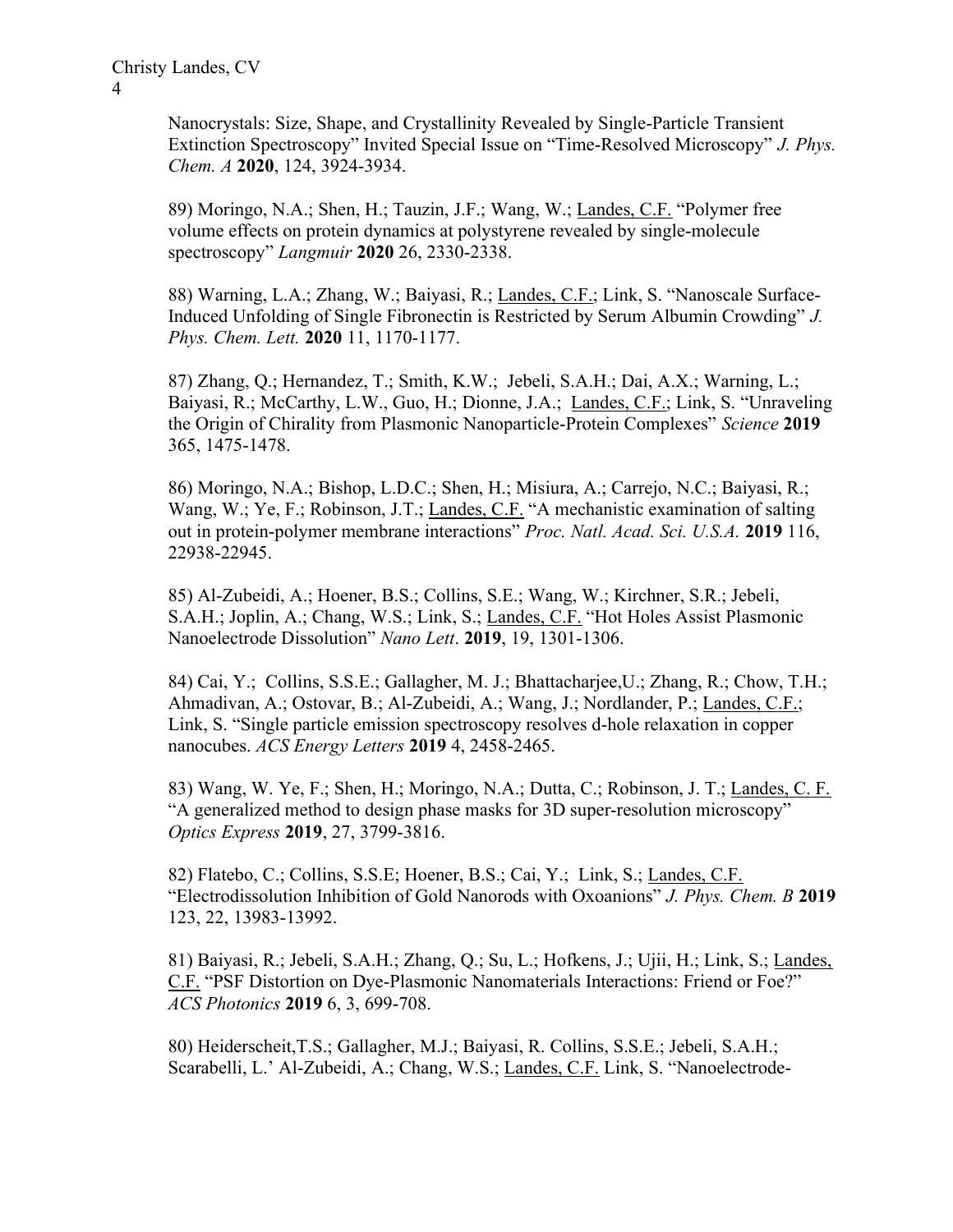Emitter Spectral Overlap Amplifies Surface Enhanced Electrogenerated Chemiluminescence" J. Chem. Phys. 2019 151, 144712.

 79) Chatterjee, S.; Dutta, C.; Carrejo, N.C.; and Landes, C.F. "Mechanistic understanding of the phosphorylation-induced conformational rigidity at the AMPA receptor C-terminal domain" ACS Omega 2019, 4, 14211-14218.

78) Chatterjee, S.; Ade, C.; Nurik, C.E.; Dutta, C.; Carrejo, N.C.; Jayaraman, V.; Landes, C.F. "Phosphorylation induces conformational rigidity at the C-terminal domain of AMPA receptors" J. Phys. Chem B. 2019, 123 (1), 130-137.

77) Bishop, L.D.C.; and Landes, C.F. "From a Protein's Perspective: Elution at the Single Molecule Level" (invited review) Acc. Chem Res. 2018, 51, 2247-2254.

76) Wang, W.; Shen, H.; Moringo, N.A.; Correjo, N.C.; Ye, F.; Robinson, J.T.; Landes, C.F. "Super-temporal resolved microscopy reveals desorption kinetics of α-lactalbumin from thin nylon 6.6 films" Langmuir 2018, 34, 6697-6702.

75) Hoener, B.S.; Kirchner, S.R.; Heiderscheit, T.S.; Collins, S.S.E.; Chang, W.S.; Link, S.; Landes, C.F. "Plasmonic Sensing and Control of Single Nanoparticle Electrochemistry" (invited review) Chem 2018, 4, 1560-1585.

74) Moringo, N.A.; Shen, H.; Bishop, L.D.C.; Wang, W.; Landes, C.F. "Enhancing Analytical Separations using Super-resolution Microscopy" (invited review) Ann. Rev. Phys. Chem. 2018, 69, 353-375.

73) Kirchner, S.R.; Smith, K.; Wang, W.; Cai, Y.Y.; Chang, W.S.; Kinnear, C.; Zhang, H.; Mulvaney, P.; Landes, C.F.; Link, S. "Snapshot hyperspectral imaging for revealing irreversible and heterogeneous plasmonic processes" J. Phys. Chem. C 2018, 122, 6865- 6875.

72) Dolino, D.M.; Chatterjee, S.; MacLean, D.M.; Flatebo, C.; Bishop, L.D.C.; Landes, C.F.; Jayaraman, V. "The structure-energy landscape of NMDA receptor gating" Nature Chem. Bio. 2017, 13, 1232-1238.

71) Shen, H.; Tauzin, L.J.; Baiyasi, R.; Wang. W.; Moringo, N.; Shuang, B.; Landes, C.F. "Single Particle Tracking from Theory to Biophysical Applications" (invited review) Chemical Reviews 2017, 117, 7331-7376.

70) Moringo, N.A.; Shen, H.; Tauzin, L.J.; Wang, W.; Bishop, L.D.C.; Landes, C.F. "Variable lysozyme transport dynamics on oxidatively functionalized polystyrene films" Langmuir 2017, 33, 10818-10828.

69) Hoener, B.S.; Zhang, H.; Heiderscheit, T.S.; Kirchner, S.R.; Indrasekara, A.S.D.S; Baiyasi, R.; Cai, Y.; Nordlander, P.; Link, S.; Landes, C.F.; Change, W-S. "Spectral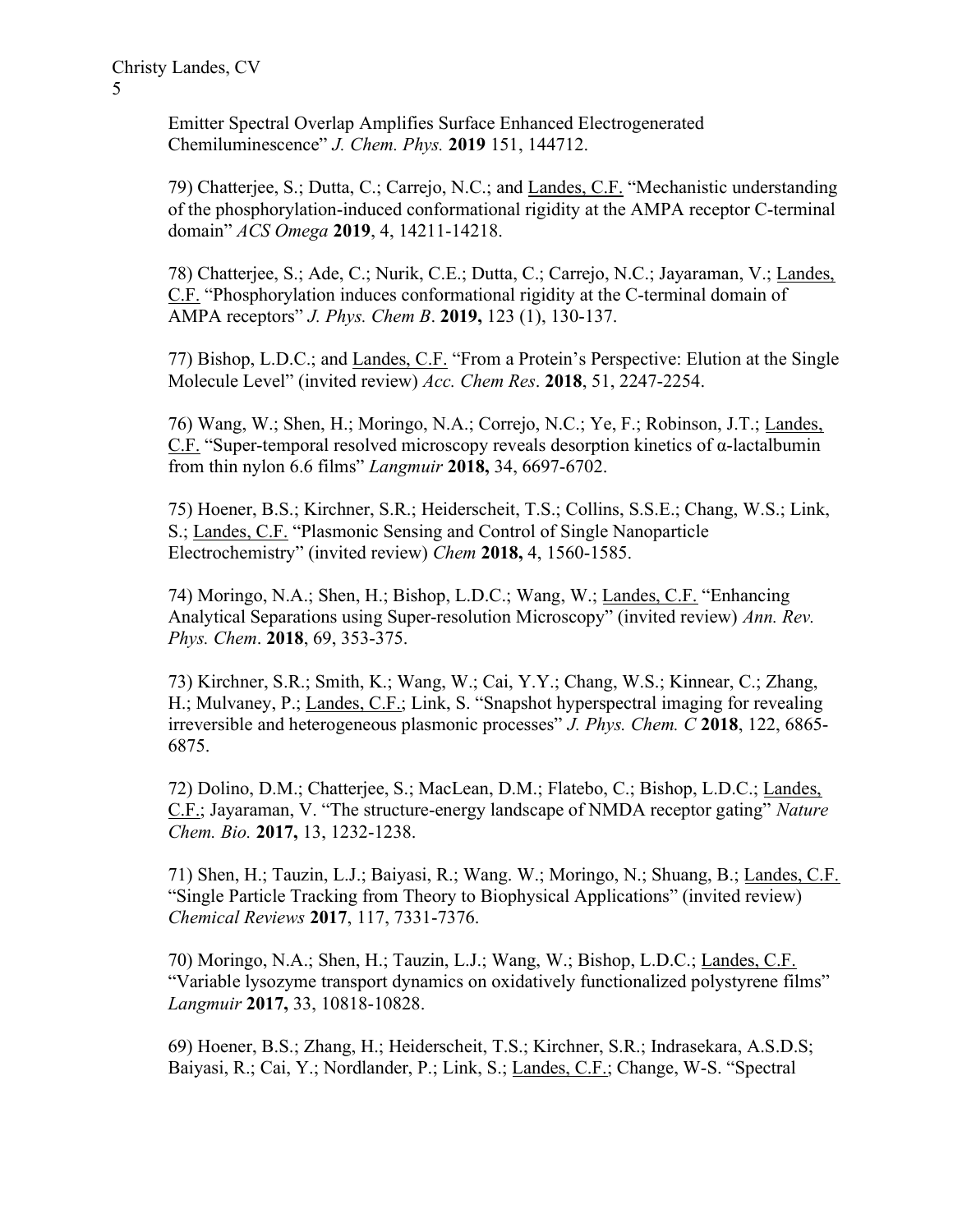Response of Plasmonic Gold Nanoparticles to Capacitive Charging: Morphology Effects" J. Phys. Chem Lett. 2017, 8, 2681-2688.

68) Kisley, L.; Patil, U.; Dhamane, S.; Kourentzi, K.; Tauzin, L.J.; Willson, R.C.; Landes, C.F. "Competitive multicomponent anion exchange adsorption of proteins at the single molecule level" Analyst 2017, 142, 3127-3131.

67) De Silva Indrasekara, A.S.; Shuang, B.; Hollenhorst, F.; Hoener, B.S.; Hoggard, A.; Chen, S.; Villarreal, E.; Cai, Y.Y.; Kisley, L.; Derry, P.J.; Chang, W.S.; Zubarev, E.R.; Ringe, E.; Link, S.; Landes, C.F. "Optimization of Spectral and Spatial Conditions to Improve Super-Resolution Imaging of Plasmonic Nanoparticles" J. Phys. Chem. Lett. 2017, 8, 299-306.

66) Wang, W.; Shen, H.; Shuang, B.; Hoener, B.S.; Tauzin, L.J.; Kelly, K.; Landes, C.F. "Super Temporal-Resolved Microscopy (STReM)" J. Phys. Chem Lett. 2016 7, 4524- 4529.

65) Shen, H.; Tauzin, L.J.; Wang, W.; Hoener, B.; Shuang, B.; Kisley, L.; Hoggard, A.; Landes, C.F. "Single-Molecule Kinetics of Protein Adsorption on Thin Nylon 6,6 Films" Anal. Chem. 2016, 88, 9926-9933.

64) Shaikh, S.A.; Dolino, D.M.; Lee, G.; Chatterjee, S.; MacLean, D.M.; Flatebo, C.; Landes, C.F.; Jayaraman, V. "Stargazin Modulation of AMPA Receptors" Cell Reports, 2016, 17, 328-335.

63) Hoener, B.S.; Byers, C.P.; Indrasekara, S.; Hoggard, A.; Chang, W.S.; Link, S.; Landes, C.F. "Spectroelectrochemistry of Halide Anion Adsorption and Dissolution of Single Gold Nanorods" J. Phys. Chem. C 2016, 120, 20604-20612.

62) Shuang, B.; Wang, W.; Shen, H.; Tauzin, L.J.; Flatebo, C.; Chen, J.; Kelly, K.F.; Landes, C.F. "Generalized Recovery Algorithm for 3-D Super-Resolution Microscopy" Sci. Rep. 2016, 6, 30826.

61) Chen, J.; Pyle, J.R.; Piecco, K.W.S.; Kolomeisky, A.B.; Landes, C.F. "A Two-Step Method for smFRET Data Analysis" J. Phys. Chem. B. 2016, 120, 7128-7132.

60) Byers, C.P.; Hoener, B.S.; Chang, W.S.; Link, S.; Landes, C.F. "Single-particle plasmon voltammetry (cpPV) for detecting anion adsorption" Nano Letters 2016, 16, 2314-2321.

59) Tauzin, L.J; Shen, H.; Moringo, N.A.; Roddy, M.H.; Bothof, C.A.; Griesgraber, G.W.; McNulty, A.K.; Rasmussen, J.K.; Landes, C.F. "Variable Surface Transport Modalities on Functionalized Nylon Films Revealed with Single Molecule Spectroscopy" RSC Advances 2016 6, 27760-27766.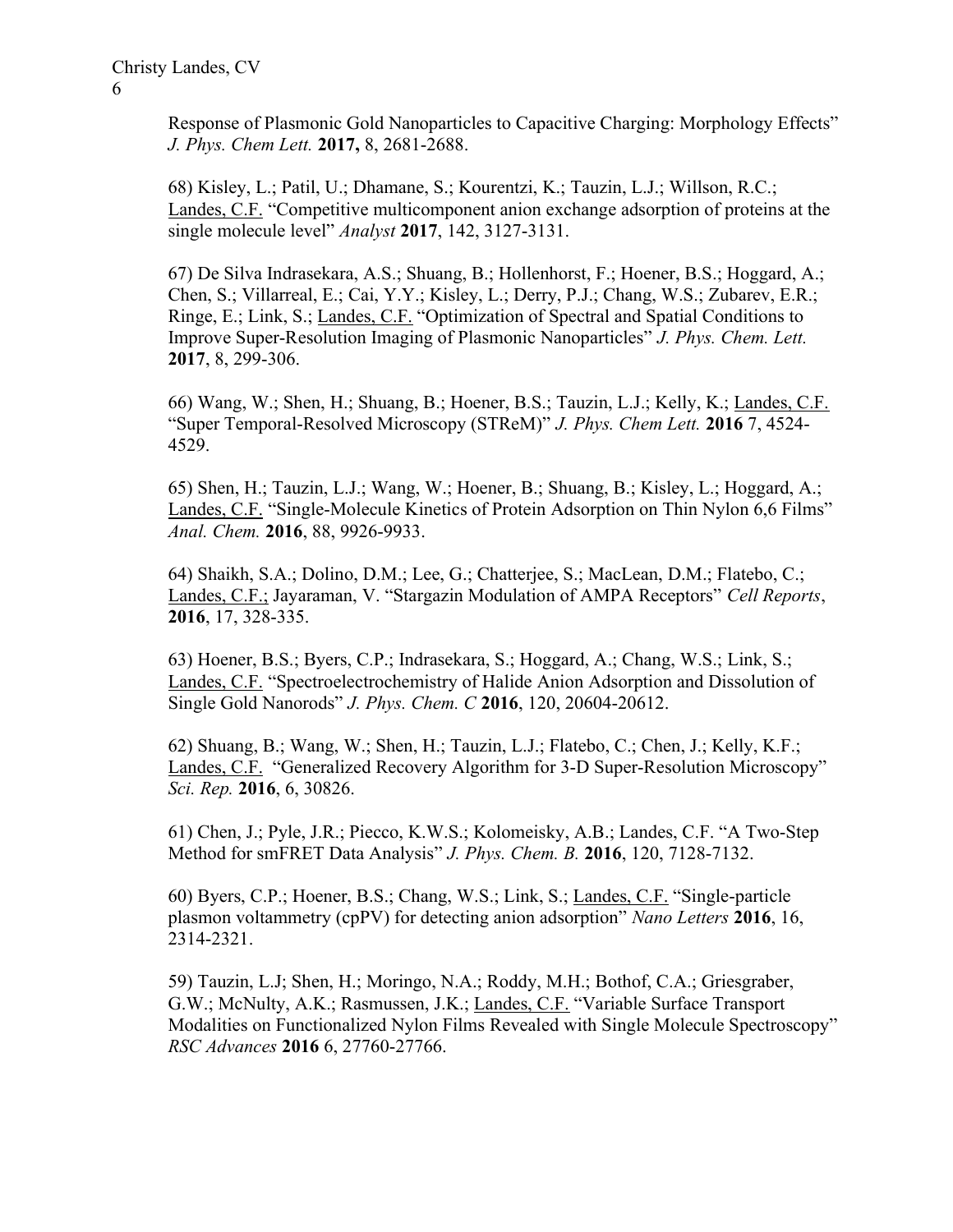58) Dominguez-Medina, S.; Kisley, L.; Tauzin, L.J.; Hoggard, A.; Shuang, B.; Indrasekara, A.S.D.S.; Wang, L.-Y.; Chen, S.; Derry, P.J.; Liopo, A.; Zubarev, E.R.; Landes, C.F; Link, S. "Adsorption and unfolding of a single protein triggers nanoparticle aggregation" ACS Nano 2016 10, 2103-2112.

57) Poongavanam, M.V.; Kisley, L.; Kourentzi, K.; Landes, C.F.; Willson, R.C. "Ensemble and Single-Molecule Biophysical Characterization of D17.4 DNA Aptamer-IgE Interactions" BBA Proteins and Proteomics 2016 1864, 154-164.

56) Dominguez-Medina, S.; Chen, S.; Blankenburg, J.; Swanglap, P.; Landes, C.F.; Link, S. "Measuring the Hydrodynamic Size of Nanoparticles using Fluctuation Correlation Spectroscopy" Ann. Rev. Phys. Chem. 2016, 67, 489-514.

55) Kisley, L.; Poongavanam, M.-H.; Kourentzi, K.; Willson, R.C.; Landes, C.F. "pH dependence of single protein adsorption and diffusion at a liquid chromatographic interface" J. Sep. Sci. 2016 39, 682-688.

54) Byers, C.P.; Zhang, H.; Swearer, D.F.; Yorulmaz, M.; Hoener, B.S.; Huang, D.; Hoggard, A.; Chang, W.S.; Mulvaney, P.; Ringe, E.; Halas, N.J.; Nordlander, P.; Link, S.; Landes, C.F. "From tunable core-shell nanoparticles to plasmonic drawbridges: Active control of nanoparticle optical properties" Science Advances 2015, 1, e1500988.

53) Kisley, L.; Brunetti, R.; Tauzin, L.J.; Shuang, B.; Yi, X.; Kirkeminde, A.W.; Higgins, D.A.; Weiss, S.; Landes, C.F. "Characterization of Porous Materials by fcsSOFI" ACS Nano 2015, 9 9158-9166.

52) Cooper, D.; Dolino, D.; Jaurich, H.; Shuang, B.; Ramaswamy, S.; Nurik, E.; Chen, J.; Jayaraman, V.; Landes, C.F. "Conformational Transitions in the Glycine-Bound GluN1 NMDA Receptor LBD via Single Molecule FRET" Biophys. J. 2015, 109, 66-75.

51) Huang, D.; Byers, C.P.; Wang, L.-Y.; Hoggard, A.; Hoener, B.; Dominguez-Medina, S.; Chen, S.; Chang, W.-S.; Landes, C.F.; Link, S. "Photoluminescence of a Plasmonic Molecule" ACS Nano 2015, 9, 7072-7079.

50) Taylor, J.N.; Li, C.B.; Cooper, D.R.; Landes, C.F.; Komatsuzaki, T. "Error-based extraction of states and energy landscapes from experimental single-molecule timeseries" Sci. Rep. 2015, 5, 9174.

49) Landes, C.F. "Single-molecule tracking and super-resolution imaging shed light on cholera toxin transcription activation" (invited micro-commentary) Molecular Microbiology 2015 96, 1-3.

48) Kisley, L.; Landes, C.F. "Molecular Approaches to Chromatography using Single Molecule Spectroscopy" (invited review) Anal. Chem. 2015, 87, 83-98.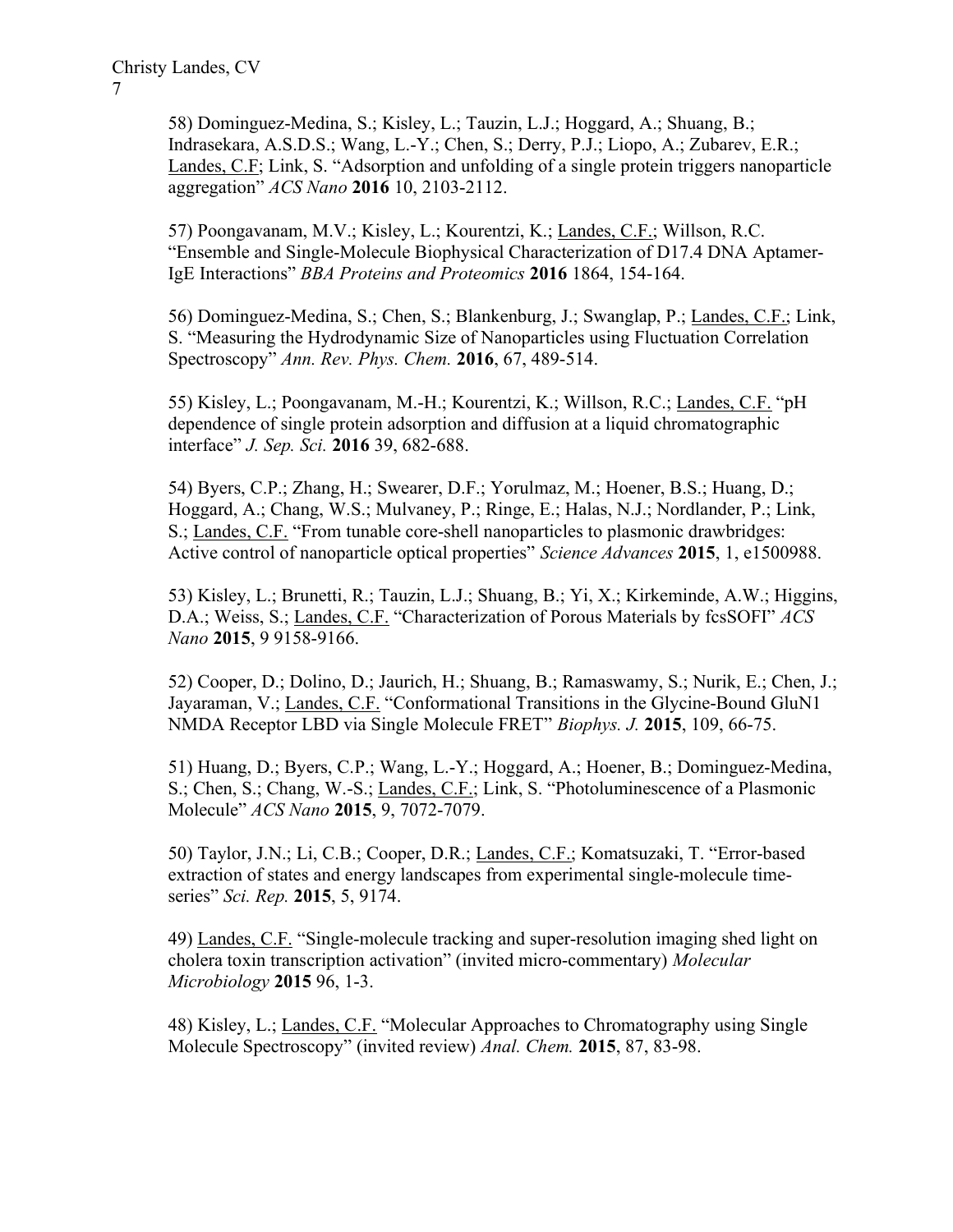47) Dolino, D. M.; Cooper, D.; Ramaswamy, S.; Jaurich, H.; Landes, C.F.; Jayaraman, V. "Structural Dynamics of the Glycine-Binding Domain of the N-Methyl-D-Aspartate Receptor" J. Biol. Chem. 2015, 290, 797-804.

46) Hu, Z.; Adachi,T.; Haws, R; Shuang, B.; Ono, R.J.; Bielawski, C.W.; Landes, C.F.; Rossky, P.J.; Vanden Bout, D.A. "Excitonic Energy Migration in Conjugated Polymers: The Critical Role of Interchain Morphology", J Am. Chem. Soc. 2014, 136, 16023-16031.

45) Kisley, L.; Chen, J.; Mansur, A.P.; Shuang, B.; Kourentzi, K.; Poongavanam, M. V.; Chen, W.S.; Dhamane, S.; Willson, R.P.; Landes, C.F. "Unified Super-Resolution Experiments and Stochastic Theory Provide Mechanistic Insight into Protein Ion-Exchange Adsorptive Separations" Proc. Natl. Acad. Sci. U.S.A., 2014, 111, 2075-2080.

44) Landes, C.F.; Link. S.; Wine, P.H.; Zhang, Z.J. "2013 Southeastern Regional ACS Meeting. Nanochemistry and Spectroscopy: Symposium Honoring Mostafa El-Sayed" (editorial) J. Phys. Chem. B 2014, 14009-14009.

43) Shuang, B.; Cooper, D.; Taylor, J. N.; Kisley, L.; Chen, J.; Wang, W. Li, C-B.; Komatsuzaki, T.; Landes, C.F. "Fast Step Transition and State Identification (STaSI) for Single-Molecule Data Analysis" J. Phys. Chem. Lett. 2014, 5, 3157-3161.

42) Tauzin, L.J.; Shuang, B.; Kisley, L.; Mansur, A.; Chen. J.; de Leon, A.; Advincula, R.C.; Landes, C.F; "Charge-Dependent Transport Switching of Single Molecular Ions in a Weak Polyelectrolyte Multilayer" Langmuir, 2014, 30, 8391-8399.

41) Shuang, B.; Chen.; J.; Kisley, L.; Landes, C.F. "Troika of Single Particle Tracking Programming: SNR Enhancement, Particle Identification, and Mapping" (invited perspective), PCCP, 2014, 16, 624-634.

40) Chen. J.; Poddar, N.K.; Tauzin, L.T.; Cooper, D.; Kolomeisky, A.B.; Landes, C.F. "Single-Molecule FRET Studies of HIV TAR-DNA Hairpin Unfolding Dynamics" J. Phys. Chem. B. 2014, 118, 12130-12139.

39) Kisley, L.; Chen. J.; Mansur, A.P.; Dominguez-Medina, S.; Kulla, E.; Kang, M.; Shuang, B.; Kourentzi, K.; Poongavanam, M.V.; Dhamane, S.; Willson, R.C.; Landes, C.F. "High ionic strength narrows the population of sites participating in protein ionexchange adsorption: A single-molecule study" *J. Chromatography A*, 2014, 1343, 135-142.

38) Byers, C.P.; Hoener, B.S.; Chang, W.S.; Yorulmaz, M.; Link, S.; Landes, C.F. "Single-particle spectroscopy reveals heterogeneity in electrochemical tuning of the localized surface plasmon" J. Phys. Chem. B, 2014, 118, 14047-14055.

37) Chen, J.; Bremauntz, A.; Kisley, L.; Shuang, B.; Landes, C.F. "Super-Resolution mbPAINT for Optical Localization of Single-Stranded DNA" ACS Appl. Materials and Interfaces, 2013, 5, 9338-9343.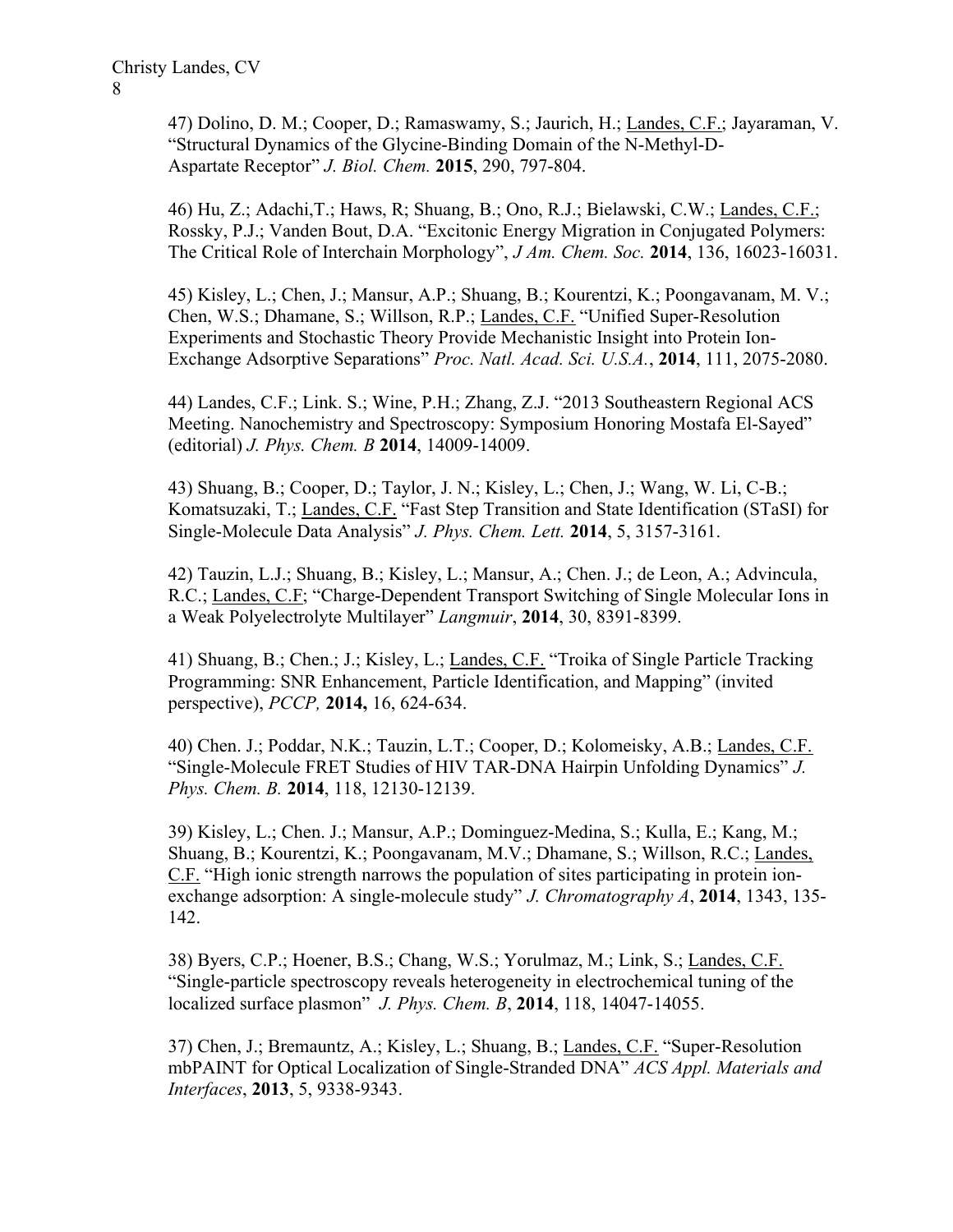36) Kawai, S.; Cooper, D.; Landes, C.F.; Mootz, H.D.; Yang, H.; Komatsuzaki, T. "Numerical Construction of Estimators for Single-molecule Fluorescence Measurements" J. Phys. Chem. B, 2013, 117, 8061-8074.

35) Cooper, D.; Uhm, H.; Tauzin, L.; Poddar, N.; Landes, C.F. "Photobleaching Lifetimes of Cyanine Dyes Used for Single Molecule Förster Resonance Energy Transfer in the Presence of Various Oxygen Scavenging Systems" Chem. Bio. Chem. 2013, 14, 1075-1080.

34) Kisley, L.; Chang, W.S.; Cooper, D; Mansur, A.; Landes, C.F. "Extending single molecule fluorescence observation time by amplitude modulated excitation" Methods and Applications in Fluorescence, 2013, 1, 037001-037007.

33) Dominguez-Medina, S.; Blankenburg, J.; Olson, J.; Landes, C.F.; Link, S. "Stable isotonic saline solutions of gold nanoparticles via albumin adsorption" ACS Sustainable Chemistry and Engineering, 2013, 1, 833-842.

32) Shuang, B.; Byers, C.P.; Kisley, L.; Wang, L.Y.; Zhao, J.; Morimura, H.; Link.S.; Landes, C.F. "Improved Analysis for Determining Diffusion Coefficients from Short Single-molecule Trajectories with Photoblinking" Langmuir, 2013, 29, 228-234.

31) Daniels, C.R.; Tauzin, L.J.; Foster, E.; Advincula, R.C.; Landes, C.F. "pH Responsive, Charge Selective Polymer-mediated Transport Probed by Traditional and Scanning FCS" *J. Phys. Chem. B*, 2013, 117, 4284-4290.

30) Ramaswamy, S.; Cooper, D; Poddar, N.; MacLean, D.M.; Rambhadran, A.; Taylor, J. N.; Uhm, H.; Landes, C.F.; Jayaraman, V. "Role of Conformational Dynamics in αamino-3-hydroxy-5-methylisoxazole-4-propionic Acid (AMPA) Receptor Partial Agonism" J. Biol. Chem. 2012, 52, 43557-43564.

29) Reznik, C.; Landes, C.F. "Transport in Supported Polyelectrolyte Brushes" Accounts of Chemical Research, 2012, 45, 1927-1935.

28) El-Sayed, M.; Masuhara, H.; Pileni, M.P.; Landes, C. "Nano and Molecular Science and Technology Special Issue Honoring Paul Barbara" (editorial) Accounts of Chemical Research, 2012, 45, 1842-1843.

27) Daniels, C.; Kisley, L.; Kim, H.; Chen, W.; Vivek, M.; Reznik, C.; Kourentzi, K.; Willson, R.C.; Landes, C.F. "Single-molecule Observations of Protein Interactions with Clustered-charge Peptide Adsorbates" J. Molecular Recognition, 2012, 25, 435-442.

26) Dominguez-Medina, S.; McDonough, S.; Swanglap, P.; Landes, C.F.; Link, S. "In situ Measurement of Bovine Serum Albumin Interaction with Gold Nanospheres" Langmuir, 2012, 28, 9131-9139.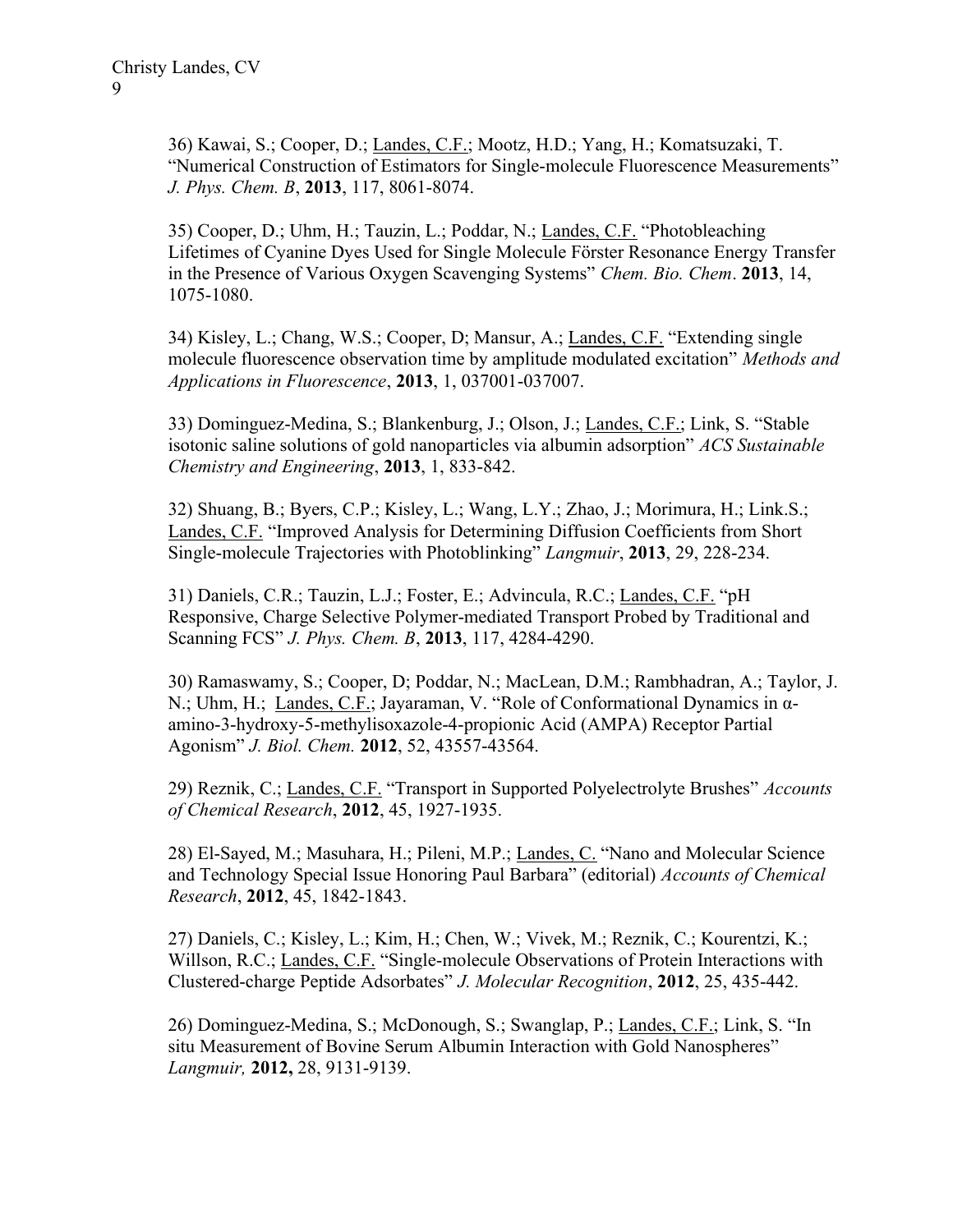25) Landes, C.F.; Rambhadran, A.; Taylor, J.N.; Salatan, F.; Jayaraman, V. "Structural Landscape of the Isolated Agonist Binding Domain of the AMPA Receptor Studied by Single Molecule FRET", Nature Chemical Biology, 2011, 7, 168-173.

24) Tcherniak, A.; Dominguez-Medina, S.; Chang, W.S.; Swanglap, P.; Slaughter, L.S.; Landes, C.F.; Link, S. "One-photon Plasmon Luminescence and its Application to Correlation Spectroscopy as a Probe for Rotational and Translational Dynamics of Gold Nanorods" J. Phys. Chem. C, 2011 115, 15938-15949.

23) Daniels, C.R.; Reznik, C.; Kilmer, R.; Felipe, M.J.; Tria, M.C.R.; Kourentzi, K.; Willson, R.C.; Advincula, R.C.; Landes, C.F. "Permeability of Anti-Fouling Pegylated Surfaces Probed by Fluorescence Correlation Spectroscopy" Colloids and Surfaces, 2011, 88, 31-38.

22) Reznik, C.; Berg, R.; Foster, E.; Advincula, R.C.; Landes, C.F. "Transient 3 dimensional Orientation of Molecular Ions in an Ordered Polyelectrolyte Membrane" J. Phys. Chem. Letters, 2011, 2, 592-598.

21) Taylor, J.N.; Landes, C.F. "Improved Resolution of Complex Single-Molecule FRET Systems via Wavelet Shrinkage" J. Phys. Chem. B 2011, 115, 1105-1114.

20) Daniels, C.R.; Reznik, C.; Landes, C.F. "Dye Diffusion at Surfaces: Charge Matters" Langmuir, 2010, 26, 4807-4812.

19) Taylor, J. N.; Makarov, D.E.; Landes, C.F. "Denoising Single-Molecule FRET Trajectories with Wavelets and Bayesian Inference" Biophys. J., 2010, 98, 164-173.

18) Reznik, C.; Estillore, N.; Advincula, R.; Landes, C.F. "Single Molecule Spectroscopy Reveals Heterogeneous Ion Transport in a Polyelectrolyte Polymer Brush" J. Phys. Chem. B 2009, 113, 14611-14618.

17) Tcherniak, A.; Reznik, C.; Link, S.; Landes, C.F. "Fluorescence Correlation Spectroscopy: Criteria for Analysis in Complex Systems" Analytical Chem., 2009, 81, 746-754.

16) Darugar, Q.; Kim, H.; Gorelick, R.J.; Landes, C.F. "HTLV-1 Nucleocapsid Proteininduced Structural Changes in TAR-DNA Hairpin Measured by Single-molecule FRET", J. Virology, 2008, 82, 12164-12171.

15) Taylor, J.N.; Darugar, Q; Kourentzi, K.; Willson, R. C.; Landes, C.F. "Dynamics of an anti-VEGF DNA Aptamer: A Single Molecule Study" BBRC, 2008, 373, 213-218.

14) Reznik, C.; Darugar, Q.; Wheat, A.; Fulghum, T.; Advincula, R.C.; Landes, C.F. "Single Ion Diffusive Transport Within a Poly(styrene sulfonate) Polymer Brush Matrix Probed by Fluorescence Correlation Spectroscopy", J. Phys. Chem. B (cover article), 2008, 112(35), 10890-10897.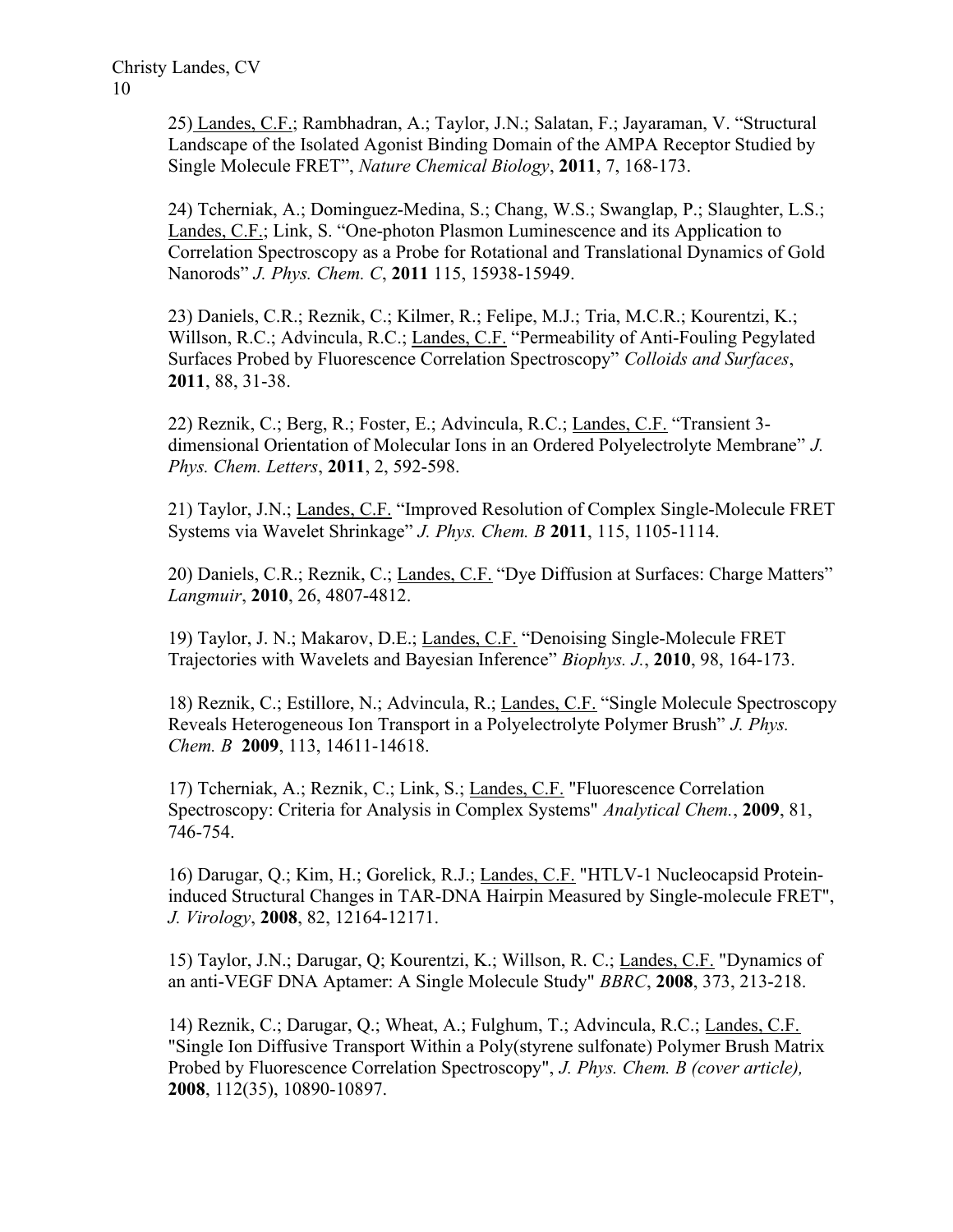13) Landes, C.F.; Zeng, Y.; Liu, H.W.; Musier-Forsyth, K.; Barbara, P.F. "Single Molecule Study of the Inhibition of HIV-1 Transactivation Response Region DNA:DNA Annealing by Argininamide", *J. Am. Chem. Soc.*, **2007**, 129, 10181-10188.

12) Zeng, Y.; Liu, H.; Landes, C.F.; Kim. Y.J.; Ma. X.; Zhu, Y.; Musier-Forsyth, K.; Barbara, P.F. "Probing Nucleation, Reverse Annealing, and Chaperone Function along the Reaction Path of HIV-1 Single-Strand Transfer" Proc. Natl. Acad. Sci. USA, 2007, 104, 12651-12656.

11) Liu, H.; Zeng, Y.; Landes, C.F.; Kim, Y.J.; Zhu, Y.; Ma, X.; Vo, M.; Musier-Forsyth, K.; Barbara, P.F. "New Insights on the Role of Nucleic Acid/Protein Interactions in Chaperoned Nucleic Acid Rearrangements of HIV-1 Reverse Transcription" Proc. Natl. Acad. Sci. USA, 2007, 104, 5261-5267.

10) Cosa, G.; Zeng, Y.; Liu, H.W.; Landes, C.F.; Musier-Forsyth, K.; Barbara, P. "Evidence for Non-Two-State Kinetics in the Nucleocapsid Protein Chaperoned Opening of DNA Hairpins" J. Phys. Chem. B., 2006, 110, 2419-2426.

9) Liu, H.W.; Cosa, G.; Landes, C.F.; Zeng, Y.; Kovaleski, B.J.; Mullen, D.G.; Baraby, G.; Musier-Forsyth, K. Barbara, P. "Single-Molecule FRET Studies of Important Intermediates in the Nucleocapsid Protein Chaperoned Minus-Strand Transfer Step in HIV-1 Reverse Transcription" Biophys. J., 2005, 89, 3470-3479.

8) Darugar, D.; Landes, C.; Link, S.; Schill, A.; El-Sayed, M.A. "Why is the Thermalization of Excited Electrons in Semiconductor Nanoparticles So Rapid? Studies on CdSe Nanoparticles" Chem. Phys. Lett. 2003, 373, 284.

7) Landes, C.; Braun, M.; El-Sayed, M.A. "The Effect of Surface Adsorption on the Hyper-Rayleigh Scattering of Large and Small CdSe Nanoparticles" Chem. Phys. Lett. 2002, 363, 465.

6) Landes, C.; El-Sayed, M.A. "Thermodynamic and Kinetic Characterization of the Interaction Between N-Butylamine and  $\sim$ 1 nm CdSe NPs" *J. Phys. Chem. A* 2002, 106, 7621.

5) Landes, C.F.; Link, S.; Mohamed, M.B.; Nikoobakht, B.; El-Sayed, M.A. "Some Properties of Spherical and Rod-Shaped Semiconductor and Metal Nanocrystals" Pure Appl. Chem. 2002, 74, 1675.

4) Landes, C.; Braun, M.; El-Sayed, M.A. "On the Nanoparticle to Molecular Size Transition: Fluorescence Quenching Studies" J. Phys. Chem. B 2001, 105, 10554.

3) Landes, C.; Burda, C.; Braun, M.; El-Sayed, M. A. "Photoluminescence of CdSe Nanoparticles in the Presence of a Hole Acceptor: n-Butylamine" *J. Phys. Chem. B* 2001, 105(15), 2981-2986.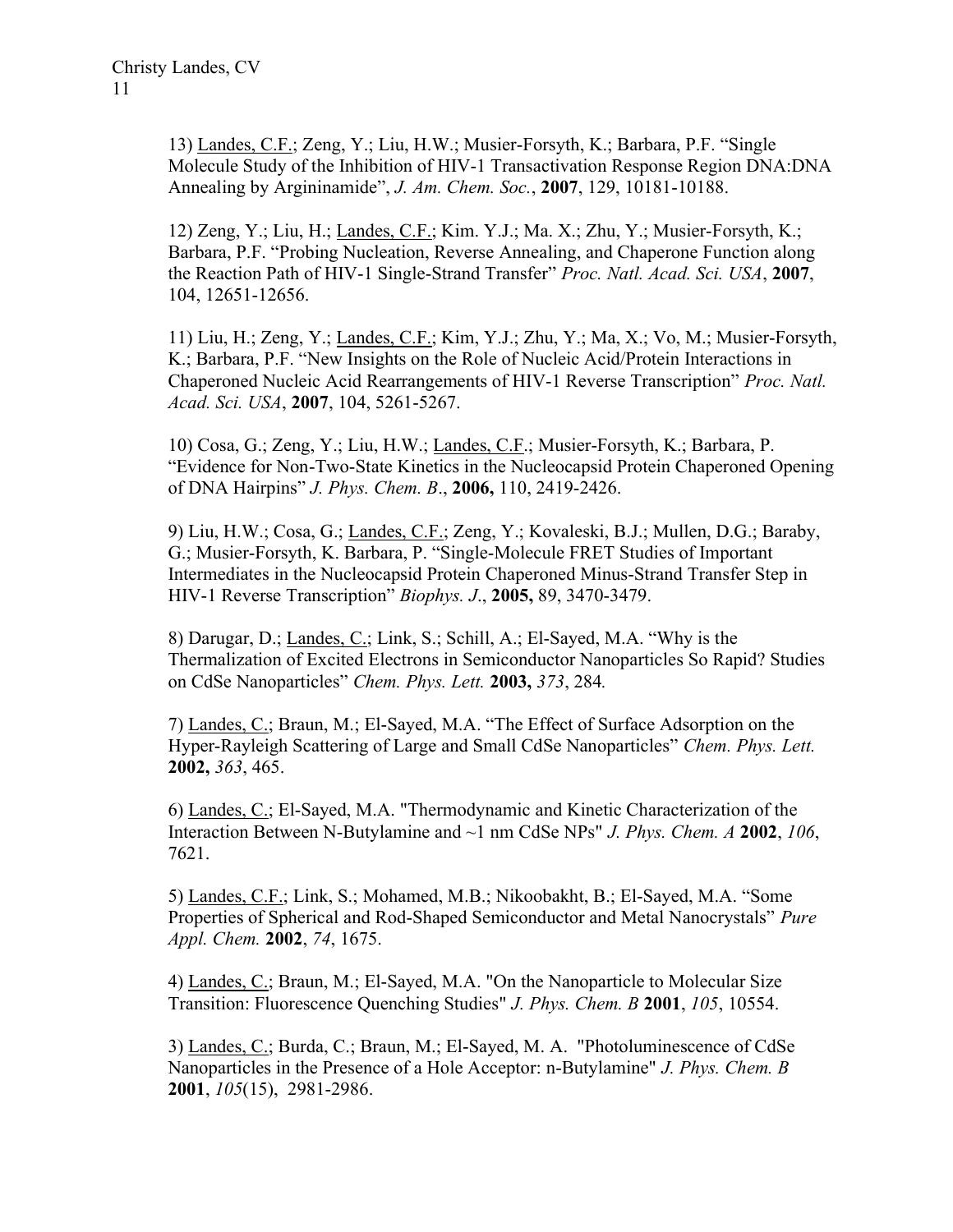2) Landes, C.; Braun, M.; Burda, C.; El-Sayed, M.A. "Observation of Large Changes in the Band Gap Absorption Energy of Small CdSe Nanoparticles Induced by the Adsorption of a Strong Hole Acceptor" Nano Lett. 2001, 1, 667.

1) Burda, C.; Green, T.; Landes, C.; Link, S.; Little, R.; Petroski, J.; El-Sayed, M. A. "Optical spectroscopy of nanophase material" Charact. Nanophase Mater. 2000, 97-241.

## Presentations

(Future)

Invited Oral Presentation: Hole Burning, Single Molecules and Related Spectroscopies 2021. Bad Staffelstein, Germany. Aug. 26-Sept. 2, 2022. Host: Juergen Koehler.

Invited Oral Presentation: Noble Metal Nanoparticles GRC. Mt. Holyoke College. Summer, 2022. Host: Sara Scrabalak.

Invited Oral Presentation: Plasmonics and Nanophotonics GRC. Newry, ME. Summer, 2022. Host: Jennifer Dionne.

Invited Oral Presentation: Experimental and Computational Analysis of the Nano-Bio Interface for Sustainable Nanotechnology. Pacifichem. Honolulu, HI. Dec. 14-20, 2021. Hosts: Qiang Cui, Joel Pederson.

Invited Oral Presentation: Invited Oral Presentation: Plasmonic Electrode Reshaping. Pacifichem. Honolulu, HI. Dec. 14-20, 2021. Host: Hiroaki Misawa.

Invited Oral Presentation: Towards predictive protein separations: quantitative protein dynamics in polymer supports. Pacifichem. Honolulu, HI. Dec. 14-20, 2021. Host: Paul Bohn.

Invited Oral Presentation: Session Leader, Molecular Architecture and Function, The Welch Conference. Houston, TX Oct. 25, 2021. Host: Xiaowei Zhuang.

Invited Oral Presentation: Frontiers of Spectroscopy and Chemical Theory Workshop, June 18-20, 2021, Nanjing University. Host: Greg Scholes.

(Past)

-cancelled- Discussion Leader: 1<sup>st</sup> GRC on Chemical Imaging. May 30-June 4, 2020. Southern New Hampshire University. Hosts: Ji-Xin Cheng, and Ning Fang.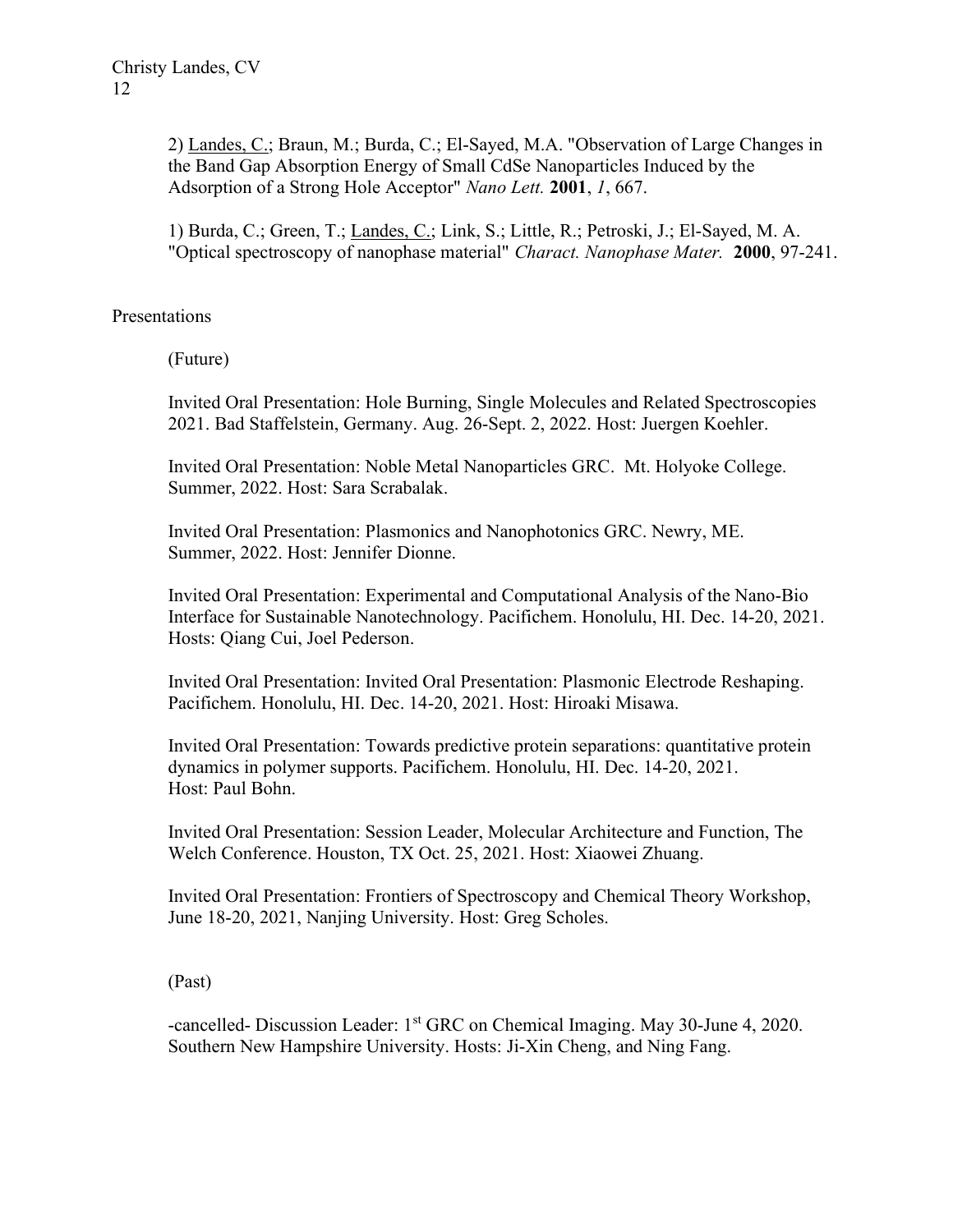Invited Webinar: Nanophotonic Approaches for Chirality Sensing. International Gold Conference. Mar. 24, 2021. Host: Marc-Andre Fortin.

Invited Webinar: Towards quantitative protein separations: Imaging protein dynamics at nanoscale interfaces. Department of Chemistry, Virginia Commonwealth University, Mar. 18, 2021. Host: Soma Dhakal.

Invited Webinar: Towards quantitative protein separations: Imaging protein dynamics at nanoscale interfaces. Department of Chemistry, University of Texas at Austin, Feb. 25, 2021. Host: Carlos Baiz.

-cancelled- Invited Oral Presentation: Enhanced Spectroscopies and Nanoimaging, SPIE. San Diego, CA. Aug. 23-27, 2010. Hosts: Prahbat Verma and Yung Doug Suh.

-cancelled- Invited Oral Presentation: Surface-Enhanced Spectroscopy: From Fundamentals to the Market Place Symposium American Chemical Society Physical Sub-Division. San Francisco, CA. Aug. 16-20. Hosts: Jon Camden and Amanda Haes.

-cancelled- Invited Oral Presentation: Plasmonics and Nanophotonics GRC. Newry, ME. July 12-17, 2020. Host: Jennifer Dionne.

-cancelled- Invited Oral Presentation: HPLC 2020. San Diego, CA. June 20-25, 2020. Host: Mary Wirth.

-cancelled- Invited Oral Presentation: Noble Metal Nanoparticles GRC. Mt. Holyoke College. June 14-19, 2020. Host: Sara Scrabalak.

-cancelled- Invited Oral Presentation: Frontiers in Lasers and Applications. May 25-29, 2020. Hosts: Yongfeng Lu, John Fourkas, Henry Helvajian.

-cancelled- Invited Oral Presentation: Biophysics Seminar, Cornell University. Apr. 29, 2020. Host: Peng Chen.

-cancelled- Invited Oral Presentation: Department of Chemistry, Northwestern University. Apr. 1, 2020. Host: Franz Geiger

-cancelled- Invited Oral Presentation: Department of Chemistry, University of Arizona. Mar. 26, 2020. Host: Vanessa Huxter.

-cancelled- Invited Oral Presentation: Nanolight 2020, Benasque, Spain. Mar. 8-14, 2020. Hosts: Nik van Hulst and Luis Martin-Moreno.

Invited Oral Presentation: Department of Chemistry, University of Kentucky. Feb. 28, 2020. Host: Jason DeRouchey.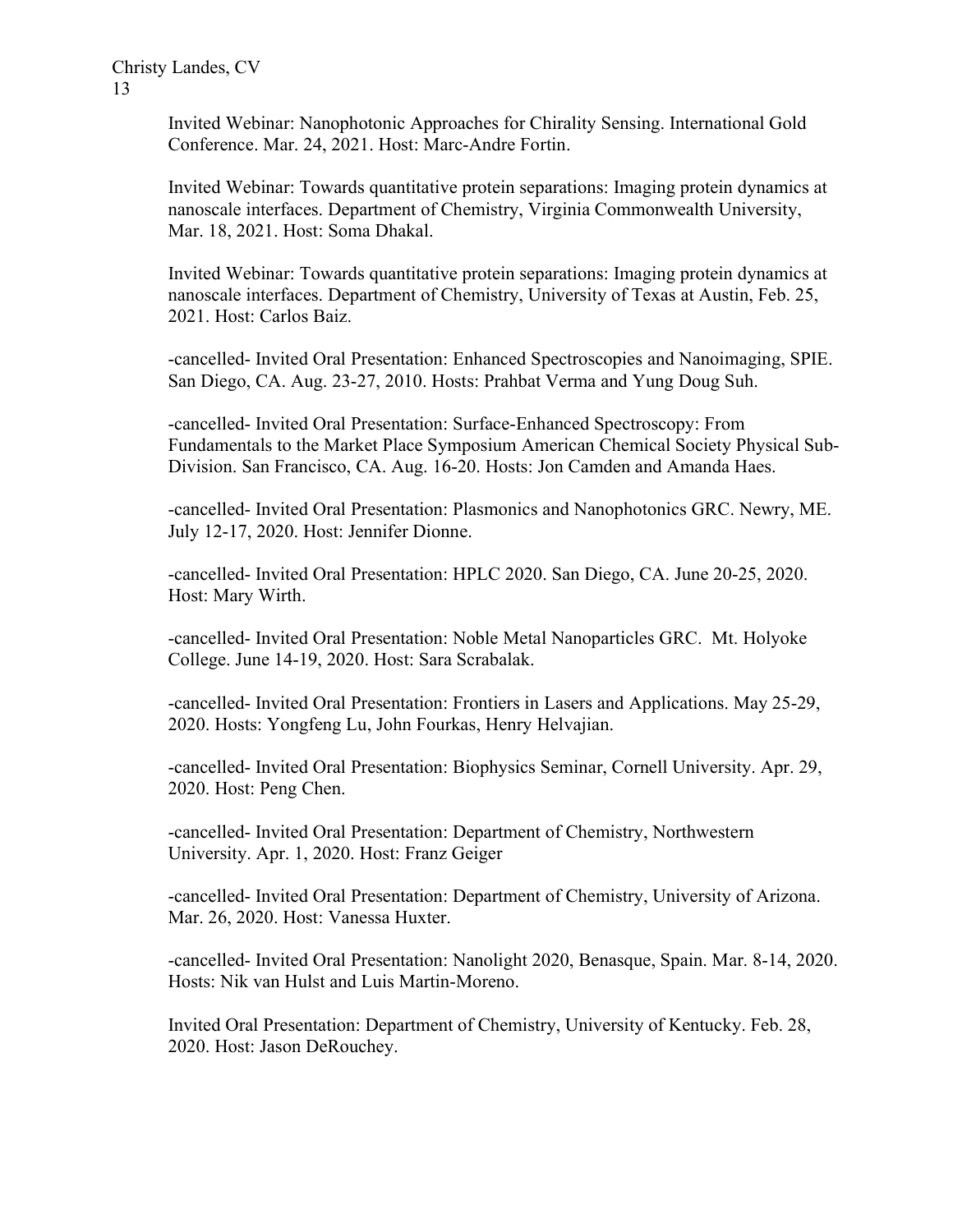Invited Oral Presentation: Fitzpatrick Institute for Photonics, Duke University. Feb. 12, 2020. Host: Kevin Welsher.

Invited Oral Presentation: Pacific Conference on Spectroscopy, San Diego, CA. Jan. 30- Feb. 2, 2020. Host: Judy Kim.

Invited Plenary Presentation: SciX, Palm Springs, CA. Oct. 18, 2019. Host: Garth Simpson.

Invited Oral Presentation: Rice-Mainz Workshop, Oct. 3-5, 2019. Rice University, Houston, TX. Host: Stephan Link.

Invited Plenary Presentation: 4<sup>th</sup> Biennial Israeli-American Kavli Frontiers of Science Symposium, Israel. Sept. 16-18, 2019. Host: Shane Ardo and Aharon Blank

Invited Keynote Lecture (declined-conflict): GDCh-Wissenschaftsforum Chemie (German Chemical Society) Sept. 16, 2019. Host: Dominik Woll.

Invited Oral Presentation: ACS National Meeting, San Diego, CA. Aug. 25-29, 2019. Host: Dan Schwartz.

Invited Oral Presentation: ACS National Meeting, San Diego, CA. Aug. 25-29, 2019. Host: Julie Biteen.

Invited Oral Presentation: "Hyperspectral Optical Imaging" ACS National Meeting, San Diego, CA. Aug. 25-29, 2019. Host: Wei Xiong.

Invited Oral Presentation: "Hyperspectral Methods to Observe Nonequilibrium Plasmonic Processes" Plasmonically Powered Processes GRC, Hong Kong University of Science and Technology, Hong Kong. Jul. 28-Aug. 2, 2019. Hosts: Gilad Haran and Luat Vuong.

Invited Plenary Presentation: 29<sup>th</sup> International Conference on Photochemistry, Boulder, CO. July 21-26, 2019. Hosts: Garry Rumbles and Greg Scholes.

Invited Oral Presentation: Emerging Methods in Single Molecule Spectroscopy, June 25- 29, 2019. TSRC, Telluride, CO. Hosts: Randy Goldsmith and Ziad Ganim.

Invited Oral Presentation: "Engineering Phase Masks for Multi-Dimensional Fluorescence Imaging" 102<sup>nd</sup> Canadian Chemistry Conference And Exhibition, June 3-7, 2019. Quebec, CA. Host: Gonzalo Cosa.

Invited Oral Presentation: Electrochemical Society Meeting, Dallas, TX. May 27, 2019. Host: Kei Murakoshi.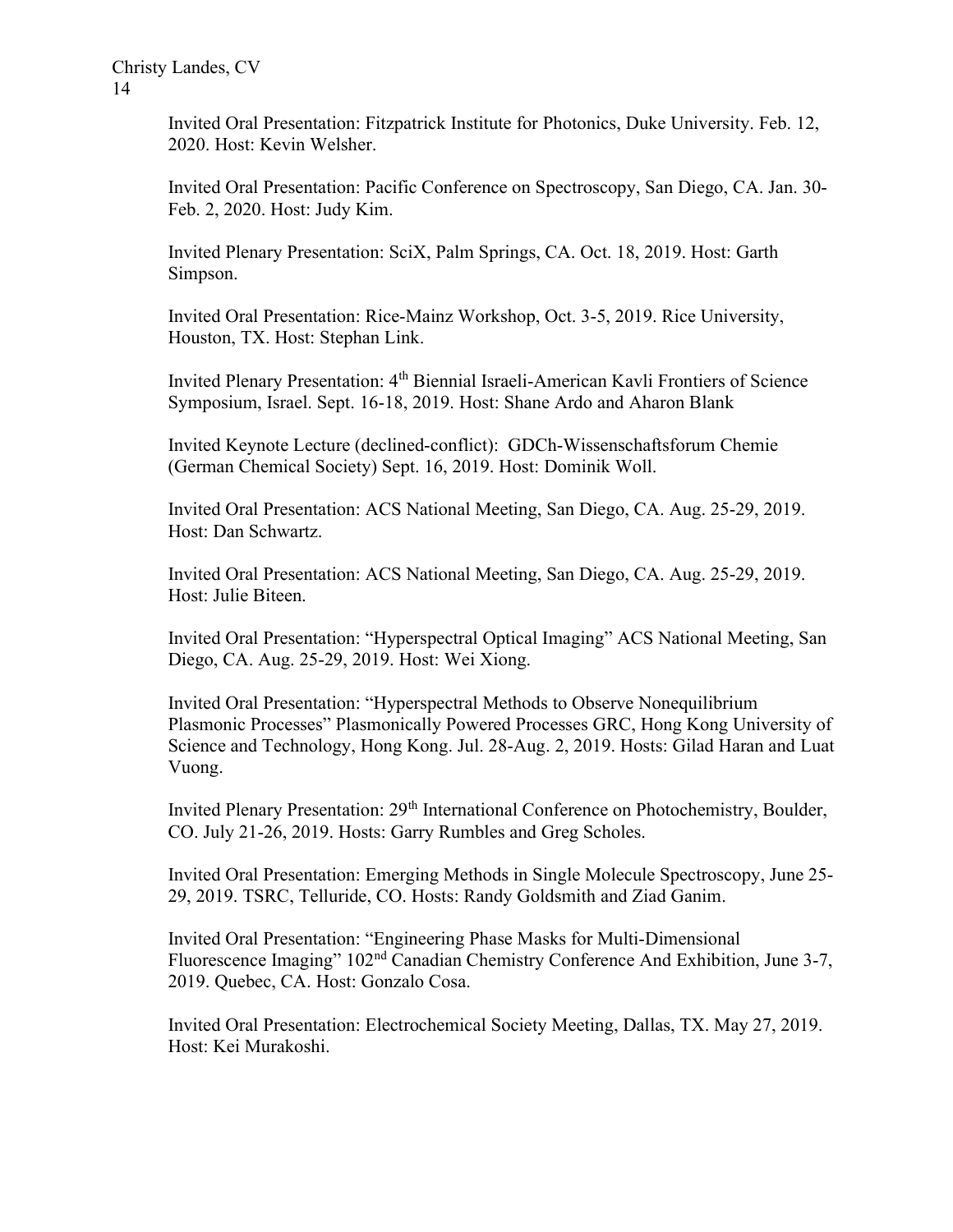Invited Oral Presentation: Department of Chemistry, University of California, Irvine, May 16, 2019. Host: Matt Law.

Invited Oral Presentation: Department of Chemistry, Purdue University, West Lafayette, IN. Apr. 30, 2019. Host: Shelley Claridge.

Invited Oral Presentation: ACS National Meeting, Orlando, FL. Mar. 31-Apr. 3, 2019. Hosts: Wolfgang Parak and Luis Liz-Marzan.

Invited Oral Presentation: ACS National Meeting, Orlando, FL. Mar. 31-Apr. 4, 2019. Host: Sichun Yan and Steffen Lindert.

Invited Oral Presentation: "Linking protein transport mechanisms at polymer interfaces to macroscale elutions". Pittcon March 17-21, 2019. Philadelphia, PA. Hosts: M. Lei Geng and Joel Harris.

Invited Oral Presentation: Department of Chemistry, UMBC, Baltimore, MD. Nov. 9, 2018. Host: Zeev Rosenzweig.

Invited Oral Presentation: Department of Chemistry, University of Oregon, Eugene, OR. Oct. 8, 2018. Host: Geri Richmond.

Invited Oral Presentation: "Linking the fate of single analytes to macroscale separations what we have and where we need to go." National Academies of Science, Engineering, and Medicine Committee on a Research Agenda for a New Era in Separations Science. Washington, DC. Aug. 22-23, 2018. Host: Board on Chemical Sciences and Technology.

Invited Oral Presentation: "Towards predictive separations, one protein at a time" International Workshop on Coupled Plasmonic Nanostructures and their Applications to Chemical Sensing/Reactions" Research Institute for Electronic Science, University of Hokkaido, Sapporo, Japan. Aug. 6, 2018. Host: Hiroaki Misawa.

Invited Oral Presentation: "Single nanoelectrode photodissolution" Department of Chemistry, Graduate School of Science, University of Hokkaido, Sapporo, Japan. Aug. 3, 2018. Host: Kei Murakoshi.

Invited Oral Presentation: ACS National Meeting, Boston, MA. Aug. 19-23, 2018. Host: Ning Fang.

Invited Oral Presentation: ACS National Meeting, Boston, MA. Aug. 19-23, 2018. Host: Zeev Rosenzweig.

Invited Oral Presentation: ACS National Meeting, Boston, MA. Aug. 19-23, 2018. Host: Peter Nordlander.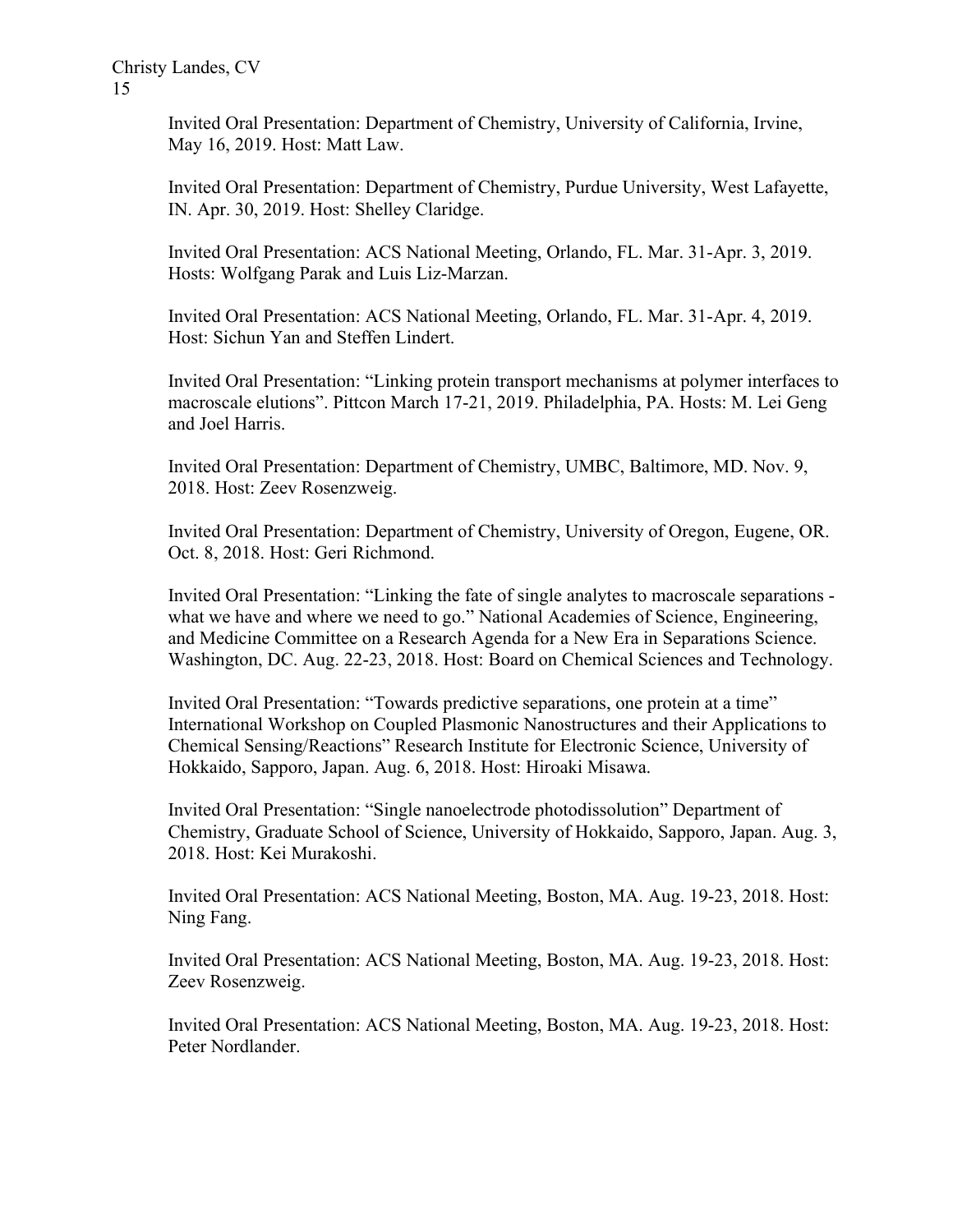> Invited Oral Presentation: Single-Molecule Approaches to Biology GRC, Mt. Snow, VT. July 15-20, 2018. Host: Julie Biteen.

Invited Oral Presentation: Excited State Processes in Electronic and Bio Nanomaterials, Santa Fe, NM, Jun 4-7, 2018. Host: Sergei Tretiak.

Invited Oral Presentation: OSA Conference on Lasers and Electro-Optics (CLEO 2018), May 14-18, San Jose, CA. Host: Amit Agrawal.

Invited Oral Presentation: Department of Chemistry, Columbia University, May 3, 2018. Host: Laura Kaufman.

Invited Oral Presentation: Department of Chemistry, University of Michigan, Apr. 17, 2018. Host: Julie Biteen.

Invited Oral Presentation: "Towards Predictive Separations using 4D Super-Resolution Microscopy" Priestley Medal Award Symposium Honoring Prof. Geri Richmond. Mar. 19, 2018. New Orleans, LA. Host: Rob Walker.

Invited Oral Presentation: Pittcon, Orlando, Florida, Feb. 28-Mar. 3, 2018. Host: Josh Vaughan.

Invited Oral Presentation: Department of Chemistry, UCSD, Feb. 20, 2018. Host: Vicki Grassian

Invited Oral Presentation: International Conference on SERS, Xiamen, China, Dec. 5-9, 2017. Host: Zhong-Qun Tian.

Invited Oral Presentation: Department of Chemistry, University of Notre Dame, Nov. 28, 2017. Host: Graduate Student Association.

Invited Oral Presentation: McElvain Seminar, Department of Chemistry, University of Wisconsin, Nov. 16, 2017. Host: Graduate Student Association.

Invited Oral Presentation: "Resolving interfacial protein dynamics by Super Temporal-Resolved Microscopy (STReM)" Midwest Regional American Chemical Society Meeting, University of Kansas, Oct. 19-20 2017. Host: Carey Johnson.

Invited Oral Presentation: "Single particle tracking: Recent advances in methods and applications" Midwest Regional American Chemical Society Meeting, Unversity of Kansas, Oct. 19-20 2017. Host: Carey Johnson.

Invited Oral Presentation: Department of Chemistry, Ohio University, Sept. 28, 2017. Host: Jixin Chen.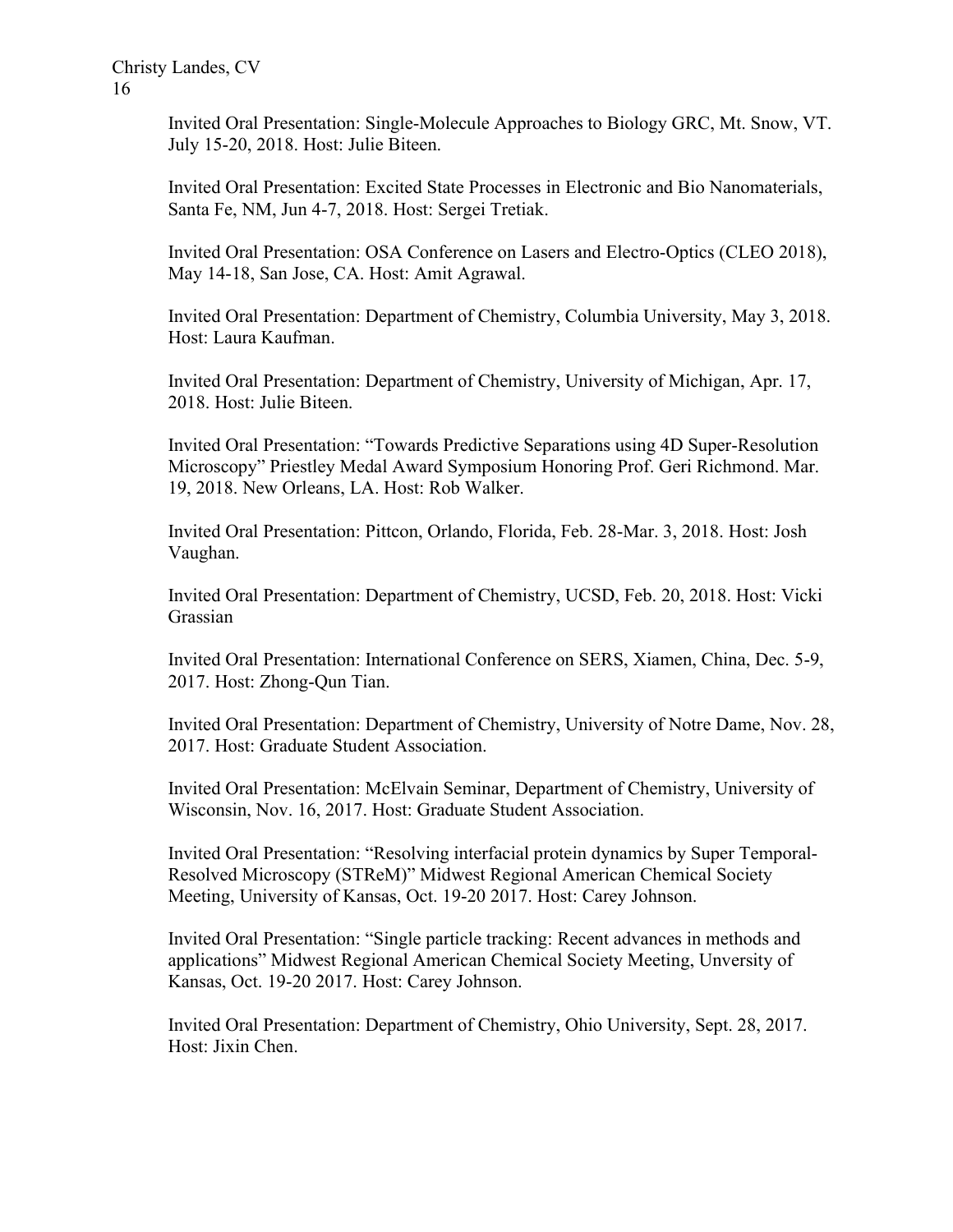Invited Oral Presentation (declined): Methods and Applications in Fluorescence, Brugge, Belgium, Sep. 10-13, 2017. Host: Johan Hofkens.

Invited Oral Presentation: Environmental Nanotechnology GRC, Stowe, VT, June 18-23, 2017. Host: Sharon Walker.

Invited Oral Presentation:  $20<sup>th</sup>$  Argentinian Congress on Physical and Inorganic Chemistry, Cordoba, Argentina, May 16-19, 2017. Host: Luis A. Otero.

Invited Oral Presentation: NanoCordoba, Carlos Paz, Argentina, May 19-20, 2017. Host: Rodrigo Palacios.

Invited Oral Presentation: ACS Spring Meeting, San Francisco, CA, March 2-6, 2017. Host: Wolfgang Parak.

Invited Oral Presentation: Biophysical Society Annual Meeting, New Orleans, LA, February 11, 2017. Host: Julie Biteen.

Invited Oral Presentation: Department of Chemistry, University of Illinois, Urbana-Champagne, IL, Feb. 8, 2017. Host: Prashant Jain.

Invited Oral Presentation: Keynote Speaker at ACS Southwest Regional Meeting, Nov. 10-13, 2016. Host: Lisa Biswal

Invited Oral Presentation: ACS National Awards Symposium, Philadelphia, PA, Aug. 23, 2016. Host: Greg Engel.

Invited Oral Presentation: Department of Chemistry, Massachusetts Institute of Technology, Boston, MA, 2017 TBD. Host: Gabriela Schlau-Cohen.

Invited Oral Presentation: "Electrochemical control of plasmonic nanomaterial surface chemistry" META, Malaga, Spain, July 25-28, 2016. Host: Sasha Govorov.

Invited Oral Presentation: "Active Electrochemical Tuning of the Plasmon Response" Plasmonics and Nanophotonics GRC, Sunday River Resort, Newry, ME, July 10-15, 2016. Host: Harald Giessen

Invited Oral Presentation: Department of Chemical and Biological Engineering, University of Pennsylvania, Philadelphia, PA, May 5, 2016. Host: John Vohs.

Invited Oral Presentation: Department of Chemistry, Penn State University, State College PA, Apr. 28, 2016. Host: Tae Hee Lee.

Invited Oral Presentation: Department of Chemistry, University of California, Los Angeles, CA. Apr. 18, 2016. Host: Shimon Weiss.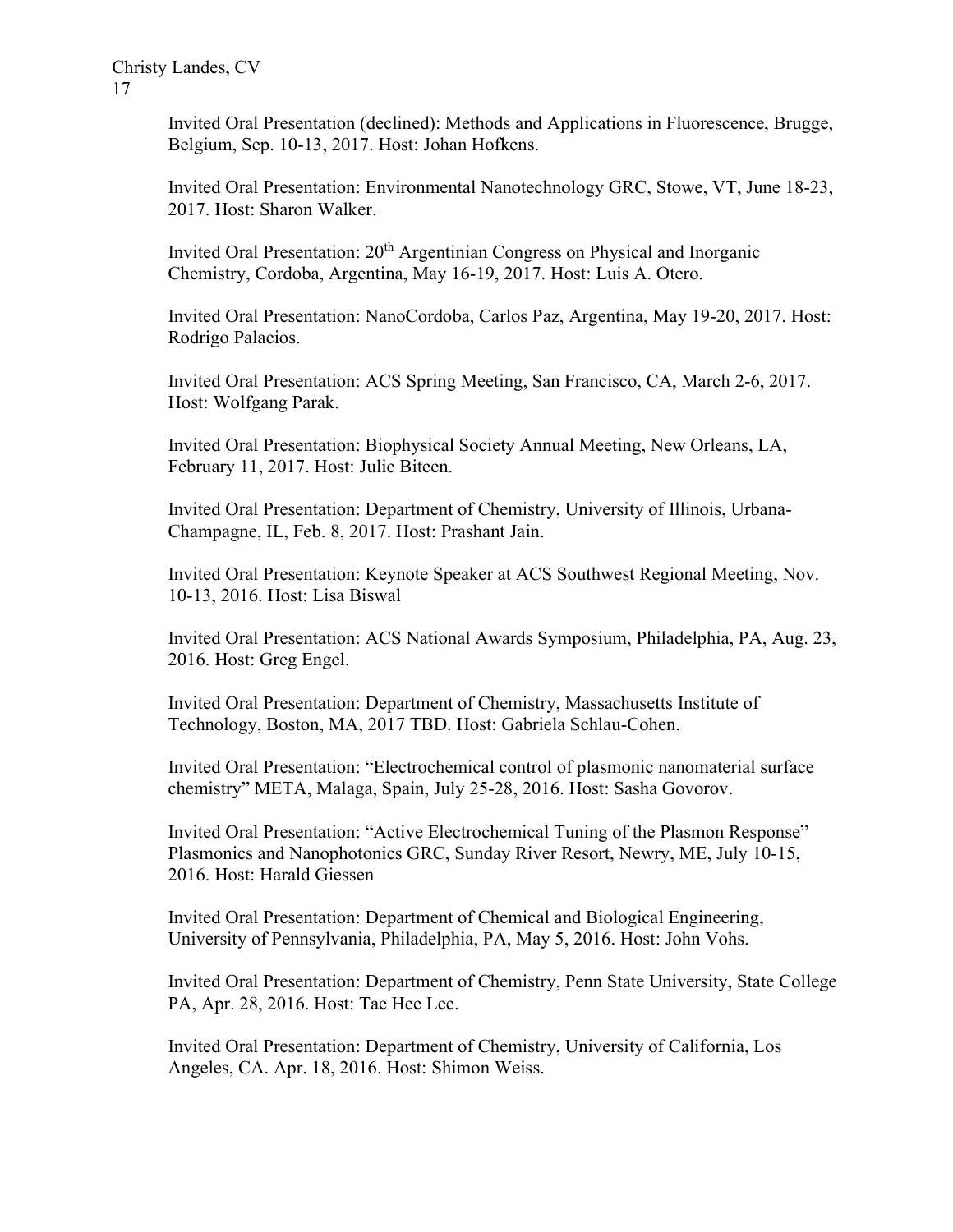Invited Oral Presentation: Department of Chemistry, University of California, Irvine, CA, Apr. 14, 2016.

Invited Oral Presentation: Frontiers of Plasmonics, Hefei, China. Apr. 6-10, 2016. Host: Zhenchao Dong and Zhenyu Zhang.

Invited Oral Presentation: Department of Chemistry, University of Washington, Seattle, WA, Mar. 1, 2016. Host: David Masiello.

Invited Oral Presentation: "Maximizing information and minimizing computation when imaging in 4D" International Conference on Nanoscience and Nanotechnology, Canberra, Australia, Feb. 7-11, 2016. Host: Justin Gooding.

Invited Oral Presentation: Department of Chemistry, University of Pennsylvania, Philadelphia, PA Jan. 20, 2016. Host: Joe Subotnik.

Contributed Oral Presentation: "Imaging Porous Nanomaterials" Quantitative Bioimaging Conference, Delft, The Netherlands Jan. 13-15, 2016.

Invited Oral Presentation: "Active Control of Broadband Plasmonic Response" PQE, Snowbird, UT, Jan. 3-7, 2016. Host: Peter Nordlander.

Invited Oral Presentation: "Active Control of Surface Chemistry on Plasmonic Nanomaterials" Single-Molecule Fluorescence and Imaging Symposium, Pacifichem, Honolulu, HI, Dec. 15-20, 2015. Host: Hiroaki Misawa.

Invited Oral Presentation: "Hit 'em where they ain't: super-resolution imaging of porous nanomaterials" Challenges in Plasmonic Photochemistry Symposium, Pacifichem, Honolulu, HI, Dec. 15-20, 2015. Host: Peng Chen.

Invited Oral Presentation: "Imaging Porous Nanomaterials" Japanese Annual Meeting on Photochemistry, Osaka, Japan, Sep. 9-11, 2015. Host: Hiroaki Misawa

Invited Oral Presentation: "Single-Molecule Methods to Quantify Adsorptive Separations" Physical Chemistry of Interfaces and Nanomaterials XIV, SPIE, Aug. 9-13, 2015. Host Eric Bittner

Invited Oral Presentation: "Hit 'em where they ain't: super-resolution imaging of porous nanomaterials" META15, New York, NY, Aug. 4-7, 2015. Host: Alexander Govorov.

Invited Oral Presentation: "How do you measure something smaller than your ruler: The 2014 Nobel in Chemistry, Super-Resolution Imaging" Whitman College, Walla Walla, WA, Apr. 3, 2015. Host: Marion Gotz.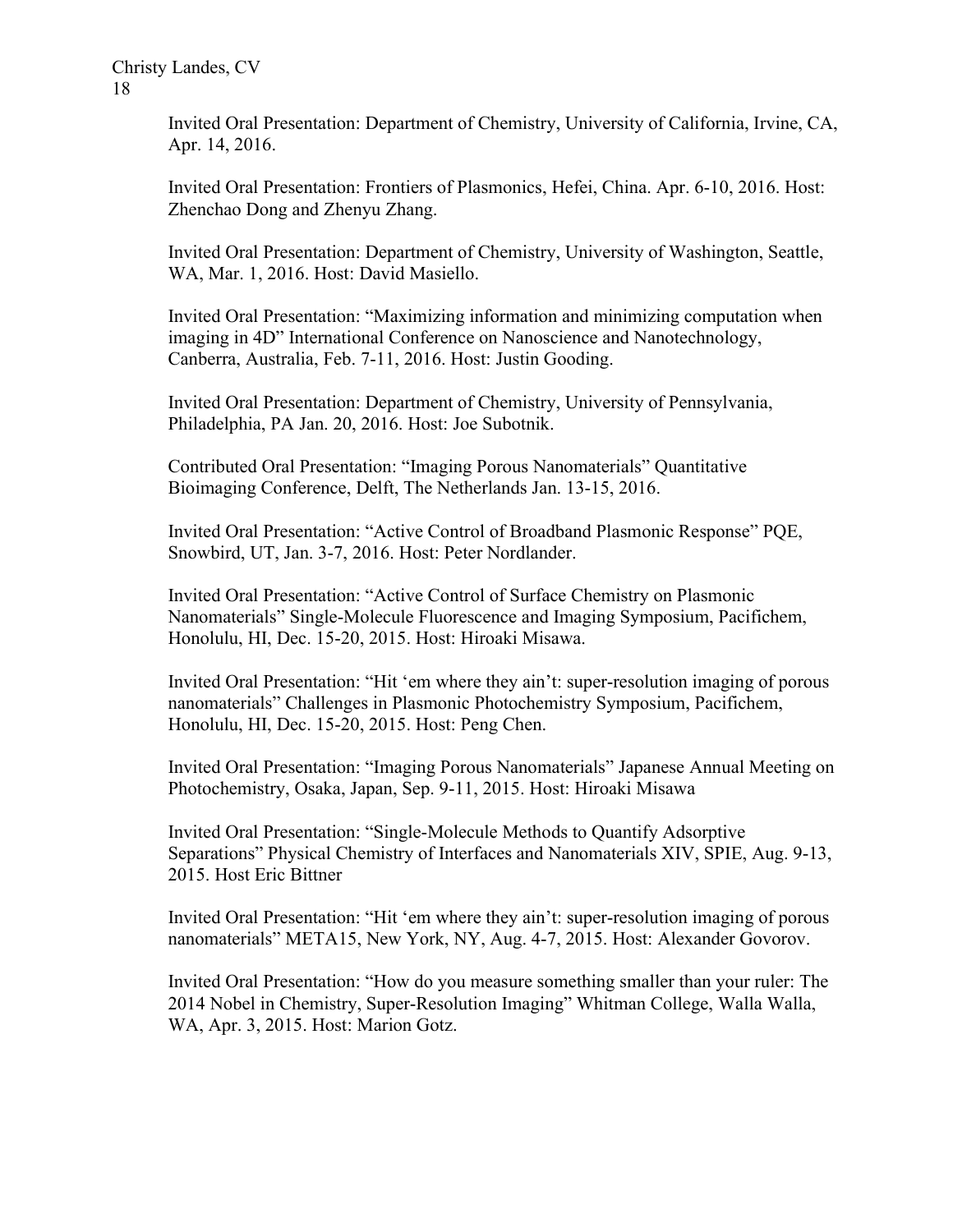Invited Oral Presentation: "Active Control of Surface Chemistry on Plasmonic Nanomaterials" 2015 Spring ACS National Meeting in Denver, CO, Mar 22-26, 2015. Host: Eric Borquet.

Invited Oral Presentation: "A Mechanistic Study of Serum Albumin Interaction with Therapeutic Nanoparticles" 2015 Spring ACS National Meeting in Denver, CO, Mar 22- 26, 2015. Host: David Masiello.

Invited Oral Presentation: "Single Molecule Methods to Quantify Adsorptive Separations" 2015 Pittcon Conference New Orleans, LA, Mar. 8-12, 2015. Host: Gufeng Wang.

Invited Oral Presentation: "Single Molecule Methods to Quantify Adsorptive Separations" Quantitative Bioimaging III, Paris, France, Jan. 7-9, 2015. Host: Raimund Ober.

Invited Oral Presentation: "Spectroelectrochemistry of plasmonic nanoparticles" ACS National Meeting San Francisco, CA, August 10-14, 2014. Host: Franz Geiger.

Invited Oral Presentation: "Super-resolution methods for understanding adsorptive protein separations" ACS National Meeting, San Francisco, CA, August 10-14, 2014. Host: Ning Fang.

Invited Oral Presentation "Unified super-resolution experiments and stochastic theory provide mechanistic insight into protein ion-exchange adsorptive separations" ACS National Meeting, Dallas, TX, March 17, 2014. Host: Dan Schwartz.

Invited Oral Presentation: "Charge Clustering Dominates Protein Ion-Exchange Separations" in 2014 Chromatography Forum of Delaware Valley Nogare Award Symposium Honoring Dr. Mary Wirth, 2014 Pittsburgh Conference, Chicago, IL, Mar. 2- 6, 2014. Host: Mary Wirth

Invited Oral Presentation: "Super-Resolution Analysis of Protein Ion-Exchange Separations" Workshop on Applications of Supported Bilayers at the 58<sup>th</sup> Annual Meeting of the Biophysical Society, San Francisco, CA, Feb. 15-19, 2014. Host: Vasanthi Jayaraman

Invited Oral Presentation: "Solute Dynamics in Thin Films" 3M Corporate Research Laboratory, St. Paul, MN, Feb. 7, 2014, Host: Corey Radloff.

Invited Oral Presentation: "In Search of Concurrence between Biological and Synthetic Single Molecule Structure/Function" University of British Columbia, Vancouver, British Colombia, Canada, Jan. 21, 2014, Host: Tim Storr.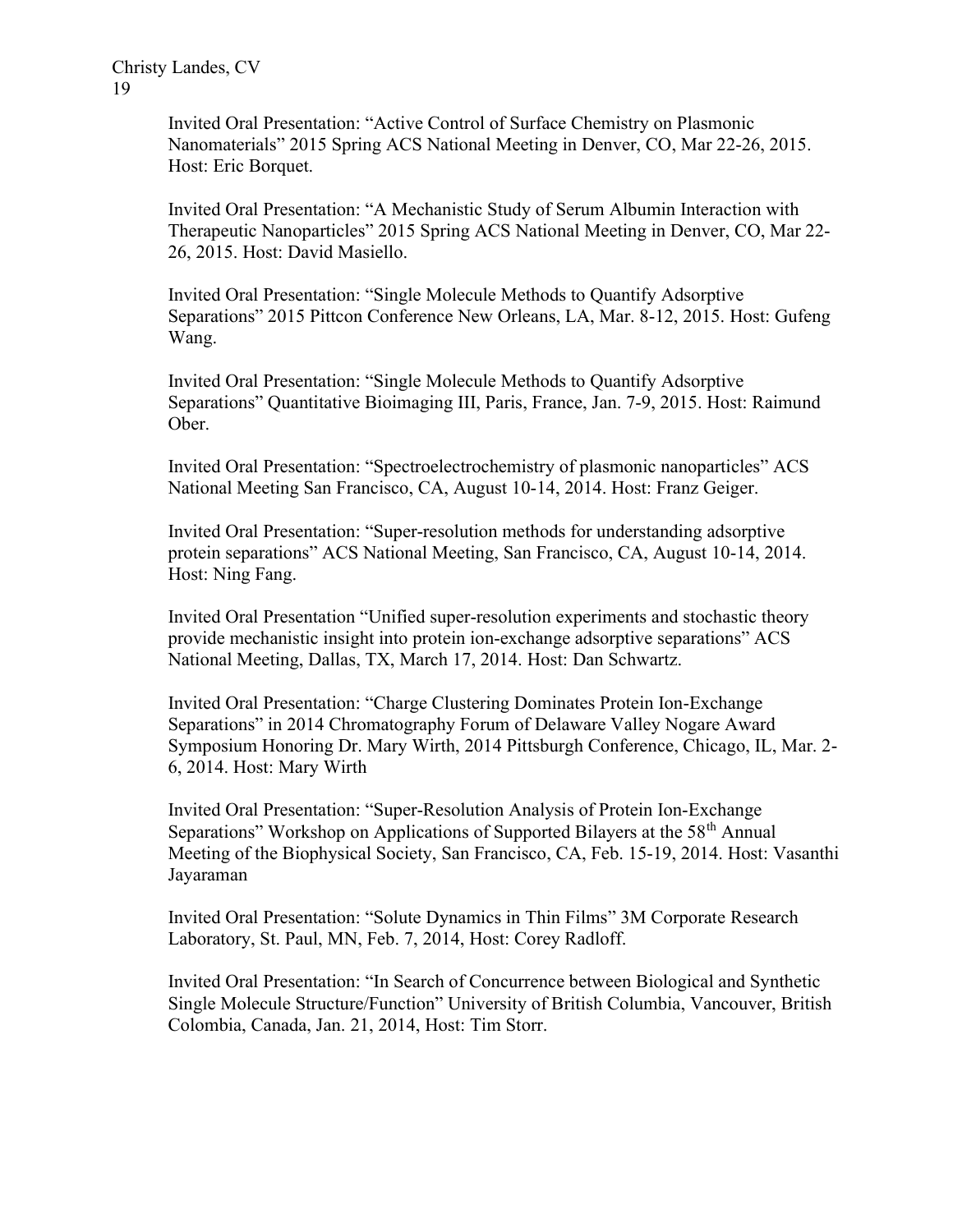> Invited Oral Presentation: "In Search of Concurrence between Biological and Synthetic Single Molecule Structure/Function" University of Victoria, Victoria, British Colombia, Canada, Jan. 20, 2014, Host: Keng Chou.

> Invited Oral Presentation: "In Search of Concurrence between Biological and Synthetic Single Molecule Structure/Function" University of Victoria, Victoria, British Colombia, Canada, Jan. 20, 2014, Host: Dennis Hore.

Invited Oral Presentation: "Spectroelectrochemistry of Single Gold Nanorods" Physics of Quantum Electronics Conference, Snowbird, UT, Jan. 5-9 2014. Hosts: Peter Nordlander and Naomi Halas.

Contributed Oral Presentation: "Overcoming Signal Intermittency in Short Particle Tracking Trajectories" 26<sup>th</sup> International Conference on Photochemistry, Leuven, Belgium, July 21-26 2013. Hosts: Johan Hofkens and Hiroaki Misawa.

Invited Oral Presentation: "Fundamentals of Fluorescence Spectroscopy at the Single Molecule/Particle Limit" 2<sup>nd</sup> International Summer Course, National Chiao Tung University, Taiwan June 25-26 2013. Host: Hiroshi Masuhara.

Invited Oral Presentation: "Overcoming Signal Intermittency in Particle Tracking Experiments" 2<sup>nd</sup> International Workshop on Single Molecule/Nanoparticle Spectroscopy and Imaging, National Chiao Tung University, Taiwan June 27-28 2013. Hosts: Hiroshi Masuhara and Ian Liao.

Invited Oral Presentation: "In Search of Concurrence between Biological and Synthetic Single Molecule Structure/Function" Colorado State University, Ft. Collins, CO May 2, 2013. Host: Nancy Levinger.

Invited Oral Presentation: "In Search of Concurrence between Biological and Synthetic Single Molecule Structure/Function" University of Chicago James Frank Institute Seminar, Chicago, IL Apr. 16, 2013. Host: Greg Engel.

Contributed Oral Presentation: "Understanding Molecular-Scale Separations on Agarose Supported Peptide Surfaces" ACS National Meeting, New Orleans, LA, Apr. 7-11, 2013.

Invited Oral Presentation: "In Search of Concurrence between Biological and Synthetic Single Molecule Structure/Function" Notre Dame Chemistry and Biochemistry Departmental Seminar, South Bend, IN Mar. 28, 2013. Hosts: Steven Corcelli and Greg Hartland.

Invited Oral Presentation: "In Search of Concurrence between Biological and Synthetic Single Molecule Structure/Function" University of Houston Biochemistry Departmental Seminar, Houston, TX Mar. 20, 2013. Host: Yuhong Wang.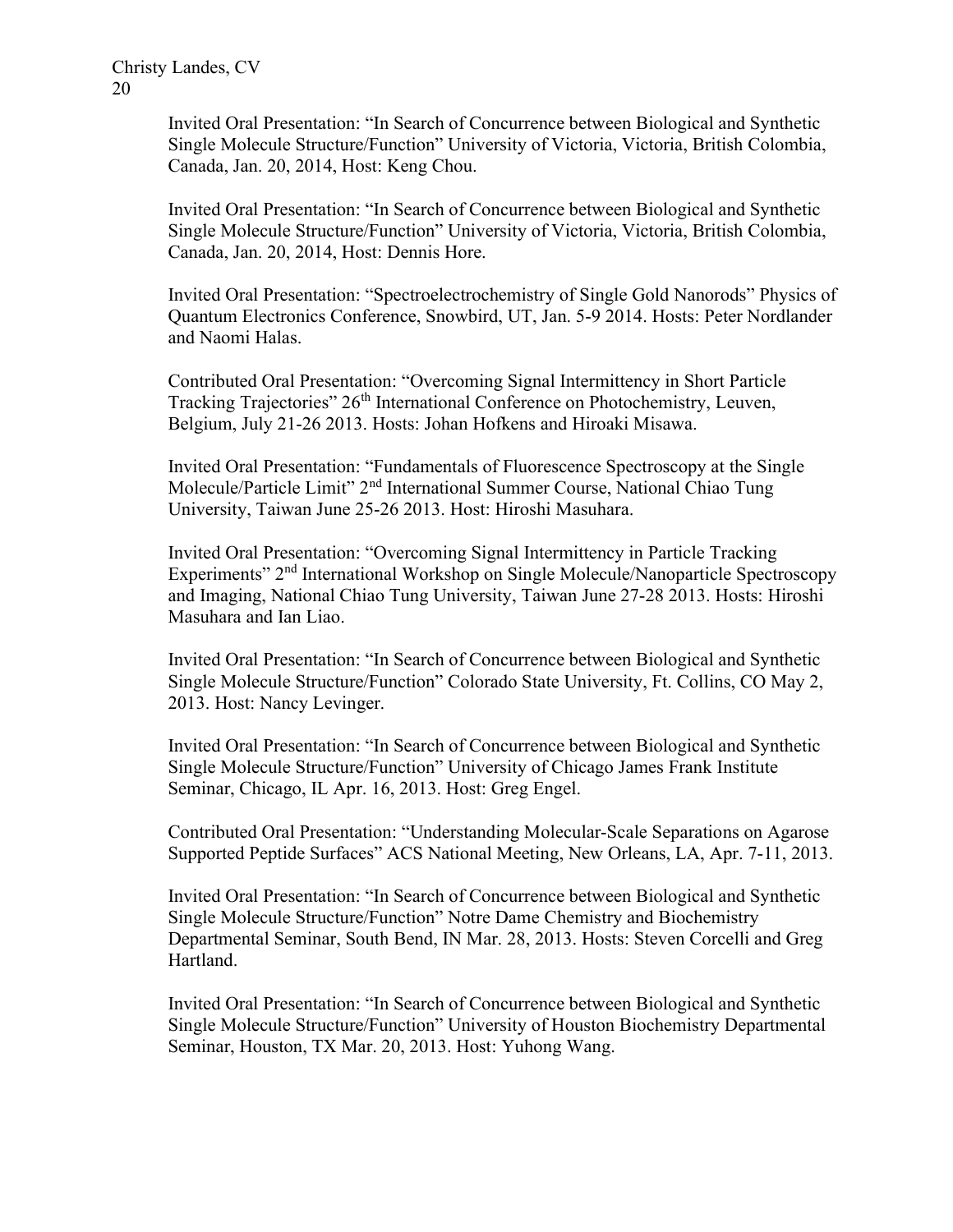Invited Oral Presentation: "Environmental Separations from a Single Molecule Perspective" Research Partnership Workshop on Water, Energy and the Environment for Women Scientists from the U.S., Morocco, Algeria and Tunisia, Casablanca, Morocco, March 6-8, 2013. Host: Geraldine Richmond.

Invited Oral Presentation: "In Search of Concurrence between Biological and Synthetic Single Molecule Structure/Function" Ohio State University Chemistry and Biochemistry Departmental Seminar, Columbus, OH. Jan. 24, 2013. Host: Karin Musier-Forsyth.

Invited Oral Presentation: "In Search of Concurrence between Biological and Synthetic Single Molecule Structure/Function" Los Alamos National Lab, Los Alamos, NM, Jan. 17, 2013. Host: Sergei Tretiak.

Contributed Oral Presentation: "Understanding Molecular-Scale Separations on Agarose Supported Peptide Surfaces" Quantitative Bioimaging, Albuquerque, NM, Jan. 11-12, 2013. Hosts: Keith Lidke, Raimund Ober, and Bernd Rieger.

Invited Oral Presentation: "Overcoming Signal Intermittency in Short Particle Tracking Trajectories" Physics of Quantum Electronics Colloquium, Snowbird, UT, Jan. 9, 2013. Host: Peter Nordlander.

Invited Oral Presentation: "In Search of Concurrence between Biological and Synthetic Single Molecule Structure/Function" University of Maryland Chemistry Departmental Seminar, College Park, Md, Nov. 12, 2012. Hosts: Garyk Papoian and John Fourkas.

Invited Oral Presentation: "Diffusion Coefficient Estimation for Short Single-Particle Trajectories with Photoblinking" Southwest Regional ACS Meeting, Baton Rouge, La, Nov. 6, 2012. Host: Doug English

Invited Oral Presentation: "In Situ Measurement of Bovine Serum Albumin Interaction with Gold Nanospheres" Southwest Regional ACS Meeting, Baton Rouge, LA, Nov. 6, 2012. Host: Ken Knappenberger.

Invited Oral Presentation: "In Search of Concurrence between Biological and Synthetic Single Molecule Structure/Function" Southern Biomedical Engineering Conference, Houston, TX May 5, 2012. Host: Michael Diehl.

Invited Oral Presentation: "In Search of Concurrence between Biological and Synthetic Single Molecule Structure/Function" University of Wisconsin Chemistry Departmental Seminar, Madison, WI, Apr. 24, 2012. Hosts: Randall Goldsmith and Arun Yethiraj.

Invited Oral Presentation: "In Search of Concurrence between Biological and Synthetic Single Molecule Structure/Function" Georgia Institute of Technology Chemistry Departmental Seminar, Atlanta, GA, Apr. 17, 2012. Host: Christine Payne.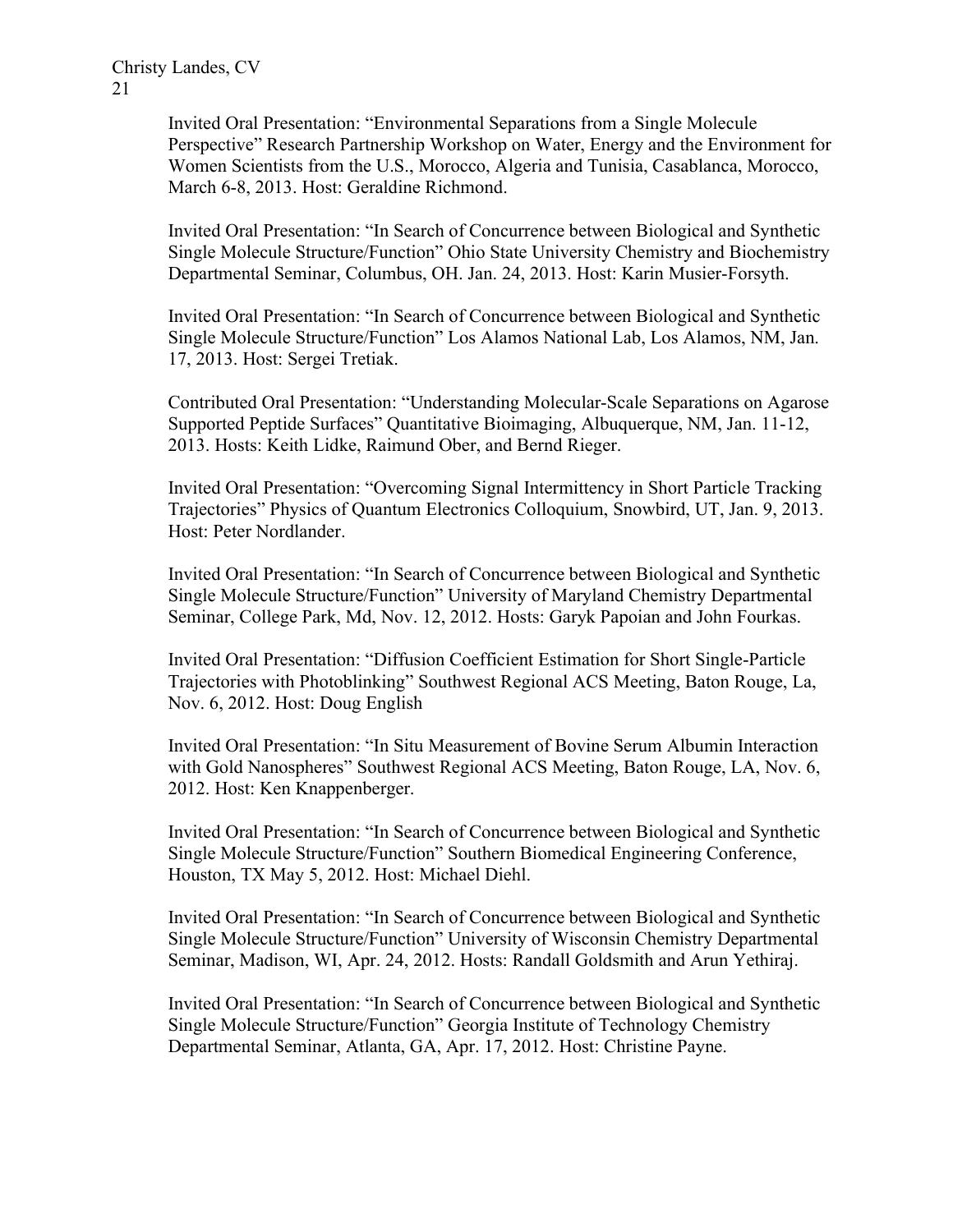> Invited Oral Presentation: "In Search of Concurrence between Biological and Synthetic Single Molecule Structure/Function" Emory University Chemistry Departmental Seminar, Atlanta, GA, Apr. 16, 2012. Host: Tim Lian.

Invited Oral Presentation: "In Search of Concurrence between Biological and Synthetic Single Molecule Structure/Function" Frontiers of Plasmonics II, Chengdu, China, Apr. 8- 12, 2012. Host: Hongxing Xu.

Invited Oral Presentation: "When Complexity Meets Function: Enhanced Analysis of Noisy Single Molecule Data" ACS Spring 2012 National Meeting, San Diego, CA Mar. 25, 2012. Hosts: Jianshu Cao and Rob Dickson.

Invited Oral Presentation: "When Complexity Meets Function: Enhanced Analysis of Noisy Single Molecule Data" Trinity University Chemistry Departmental Seminar, San Antonio, TX, Feb. 9, 2012. Host: Bert Chandler.

Invited Oral Presentation: "When Complexity Meets Function: Enhanced Analysis of Noisy Single Molecule Data" Physics of Quantum Electronics 2012, Snowbird, UT Jan. 3, 2012. Host: Peter Nordlander.

Invited Oral Presentation: "In Search of Concurrence between Biological and Synthetic Single Molecule Structure/Function"  $1<sup>st</sup>$  Joint Meeting of Women Chemists from the United States and China, Beijing, China, Oct. 25, 2011. Host: Geri Richmond.

Invited Oral Presentation: "Wavelet shrinkage to resolve single molecule FRET structural landscape of the isolated ligand binding domain of the AMPA receptor", ACS Fall National Meeting, Denver, CO August 29, 2011. Host: Geri Richmond.

Invited Oral Presentation: "Transient 3D Transport in Ordered Polyelectrolyte Membranes", ACS Fall National Meeting, Denver, CO August 29, 2011. Host: Christine Payne.

Invited Oral Presentation: "In Search of Concurrence Between Biological and Synthetic Single Molecule Structure/Function", University of New Mexico Chemistry Departmental Seminar, Albequerque, NM, April 15, 2011. Host: John Grey.

Invited Oral Presentation: "Dynamic Heterogeneity and Function", Physical Chemistry Group Meeting, Johannes Guttenberg University Mainz, Mainz, Germany, January 10, 2011. Host: Carsten Soennichsen.

Invited Oral Presentation: "When Structure Complexity Meets Function: Enhanced Analysis of Noisy Single Aptamer Data" ACS National Meeting, San Francisco, CA Mar. 22, 2010. Host: Clemens Burda.

Invited Oral Presentation: "Single Molecule Biophysical Chemistry" Austin College Chemistry Departmental Seminar, Sherman, TX, Feb. 10, 2010. Host: Karla McCain.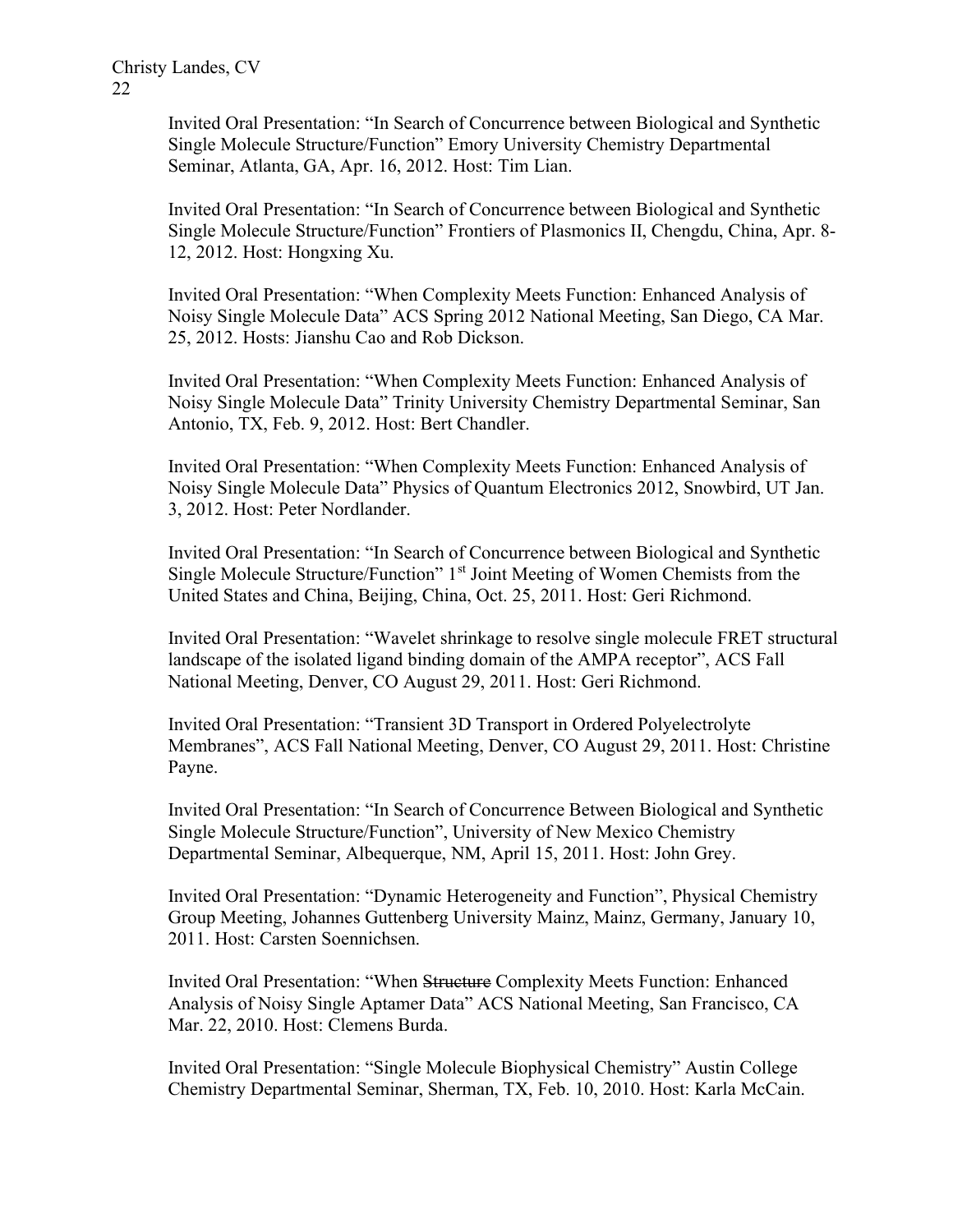Invited Oral Presentation: "In search of concurrence between biological and synthetic single molecule structure and function" Texas A&M Chemistry Departmental Seminar, College Station, TX, Nov. 24, 2009. Hosts: Paul Cremer and James Batteas.

Invited Oral Presentation: "Weak-binding aptamers: the role of structural dynamics in inhibitor functionality" NCTU-NAIST Workshop on Molecular/Nano Science, Hsinchu, Taiwan, Nov. 13, 2009. Host: Hiroshi Masuhara.

Invited Oral Presentation: "Dynamic Complexity Meets Functionality" Nanobiology Training Program Summer Symposium, Houston, TX July 10, 2009.

Invited Oral Presentation: "Dynamic Complexity Meets Functionality" Chemical Dynamics in Complex Environments, Telluride, CO, June 22-26, 2009. Hosts: Rigoberto Hernandez and Ward Thompson.

Invited Oral Presentation: "Signal Transduction in Single Molecules: How Can Biology Inform Materials Design?" University of Arkansas Departmental Seminar, Houston, TX December 4, 2008. Host: Colin Heyes.

Invited Oral Presentation: "Signal Transduction in Single Molecules: How Can Biology Inform Materials Design?" Rice University Departmental Seminar, Houston, TX October 17, 2008. Host: Seiichi Matsuda.

Invited Oral Presentation: "Signal Transduction in Single Molecules: How Can Biology Inform Materials Design?", C. Landes, Baylor University Chemistry Departmental Seminar, Waco, TX, October 10, 2008.

Invited Oral Presentation: "Single-Molecule Dynamics of a DNA Aptamer Targeting VEGF Protein", C. Landes, American Physical Society Annual Meeting, New Orleans, LA, March 13, 2008.

Invited Oral Presentation: "Nucleic Acid Structural Dynamics" C. Landes, University of Houston Department of Biology and Biochemistry Departmental Seminar, Houston, TX, Oct. 31, 2007.

Invited Oral Presentation: "Nucleic Acid Structural Dynamics" C. Landes, Mary Baldwin College Department of Chemistry Departmental Seminar, Staunton, VA, Oct. 9, 2007.

Invited Oral Presentation: "Modern Biophysics Research: Choices for Undergraduate and Graduate School" C. Landes, Central Shenandoah Valley Governor's School Biophysics Class Guest Lecturer, Fishersville, VA, Oct. 10, 2007.

Invited Oral Presentation: "Single-Molecule Biophysics: Understanding Complexity in Disease-Related Biological Processes" C. Landes, James Madison University Department of Chemistry and Biochemistry Departmental Seminar, Harrisonburg, VA, Oct. 5, 2007.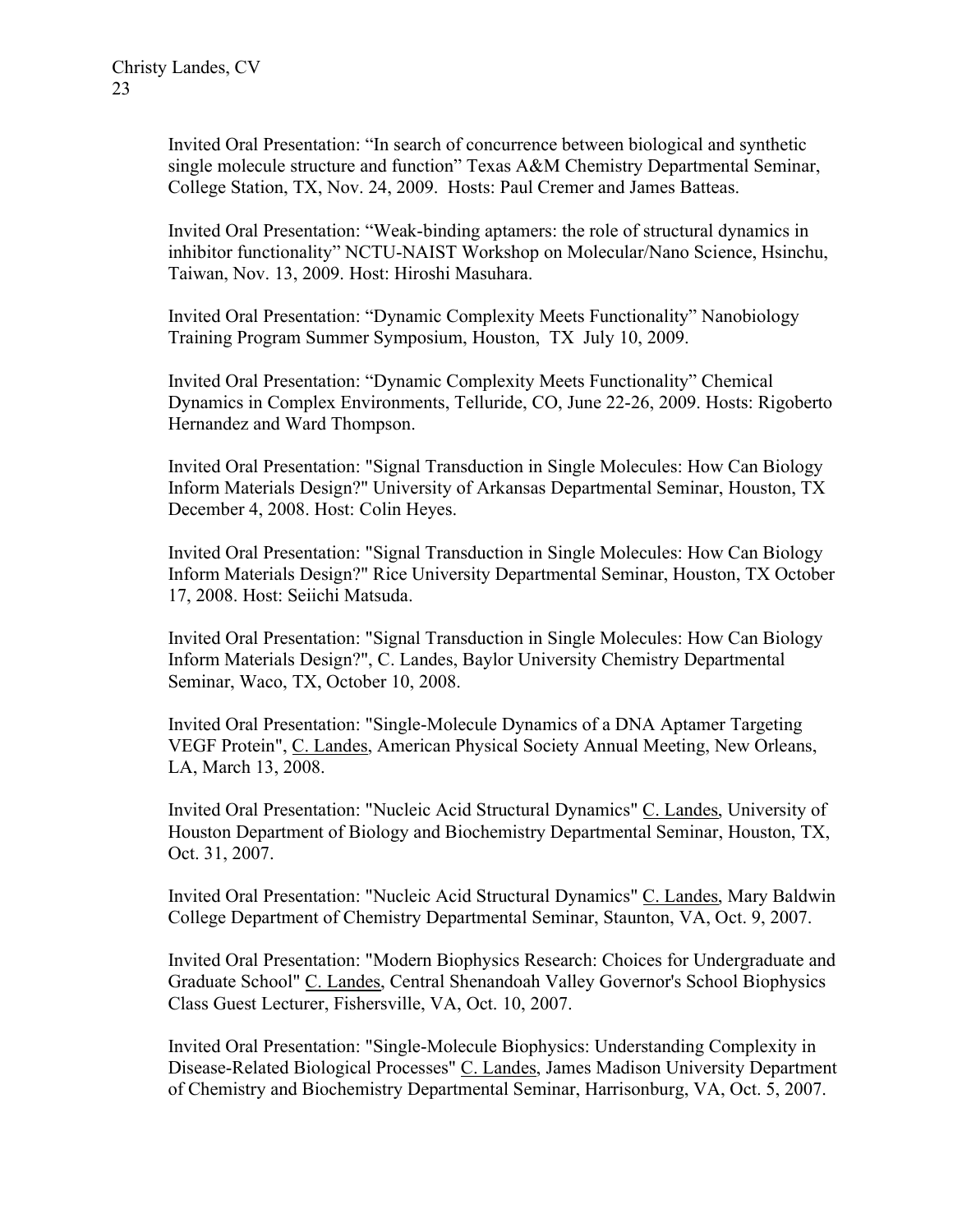Invited Oral Presentation: "Single Molecule Studies of NC-Chaperoned HIV-1 TAR DNA:DNA Annealing" C. Landes, H.W. Liu, Y.N. Zeng, G. Cosa, K. Musier-Forsyth, P.F. Barbara, 5<sup>th</sup> International Retroviral NC Symposium, Montreal, Canada, Sept. 18-20, 2005.

Invited Oral Presentation: "Single-Molecule Spectroscopic Studies on the Minus-Strand Transfer Step in HIV-1" C. Landes, H.W. Liu, Y.N. Zeng, G. Cosa, K. Musier-Forsyth, P. F. Barbara, George Mason University Chemistry Departmental Seminar, April 28, 2005.

Invited Oral Presentation: "The Effects of Surface Interactions on the Opto-Electronic Properties of CdSe Nanoparticles" C. Landes, M.A. El-Sayed, SACNAS Annual Meeting, Austin, TX, October 22, 2004.

Invited Oral Presentation: "Single Molecule Techniques to Study the Nucleocapsid Protein Chaperoned Minus Strand Transfer Step in the Reverse Transcription of HIV-1" C. Landes, Nucleocapsid Protein Mini-Symposium, University of Minnesota, October 8, 2004.

Invited Oral Presentation: "The Effects of Surface Interactions on the Opto-Electronic Properties of CdSe Nanoparticles" C. Landes, M.A. El-Sayed, Chemistry Department Seminar, Xiamen University, in conjunction with the International Symposium on Physical Chemistry of Surface Nanostructures and Related Nanomaterials, Xiamen, China, Oct. 18-21, 2003.

Invited Oral Presentation: "Spectroscopic Investigations of Interfacial Processes in Tribology: Coupling Experiment and Theory" G. Richmond, C. Landes 2003 DARPA/AFOSR/ONR Tribology Program Review, Annapolis, MD Aug. 13-14, 2003.

Invited Oral Presentation: "Inducing Phase Changes in Small CdSe Nanocrystals as a Result of Surface Adsorption" C. Landes Symposium in Honor of Professor Mostafa El-Sayed Universite Pierre & Marie Curie, Paris France, Sept. 23, 2002.

## Service

Leadership:

- Director: CCI Phase I: NSF Center for Adapting Flaws into Features. 2021-2024.
- Vice-Chair Elect, Vice-Chair, Chair-Elect, Chair: Physical Chemistry Division, American Chemical Society. 2020-2023.
- Senior Editor: Journal of Physical Chemistry Letters. February 2020 present.
- Co-Chair:  $94<sup>th</sup>$  ACS Colloids and Surface Science Symposium at Rice University in Houston. June 7-10, 2020 – online only.
- Chair: Physical Chemistry Faculty Search, 2019. Successful, CPRIT awarded.
- Chair: Biophysical Subdivision of the Division of Physical Chemistry, American Chemical Society. 2017-2018.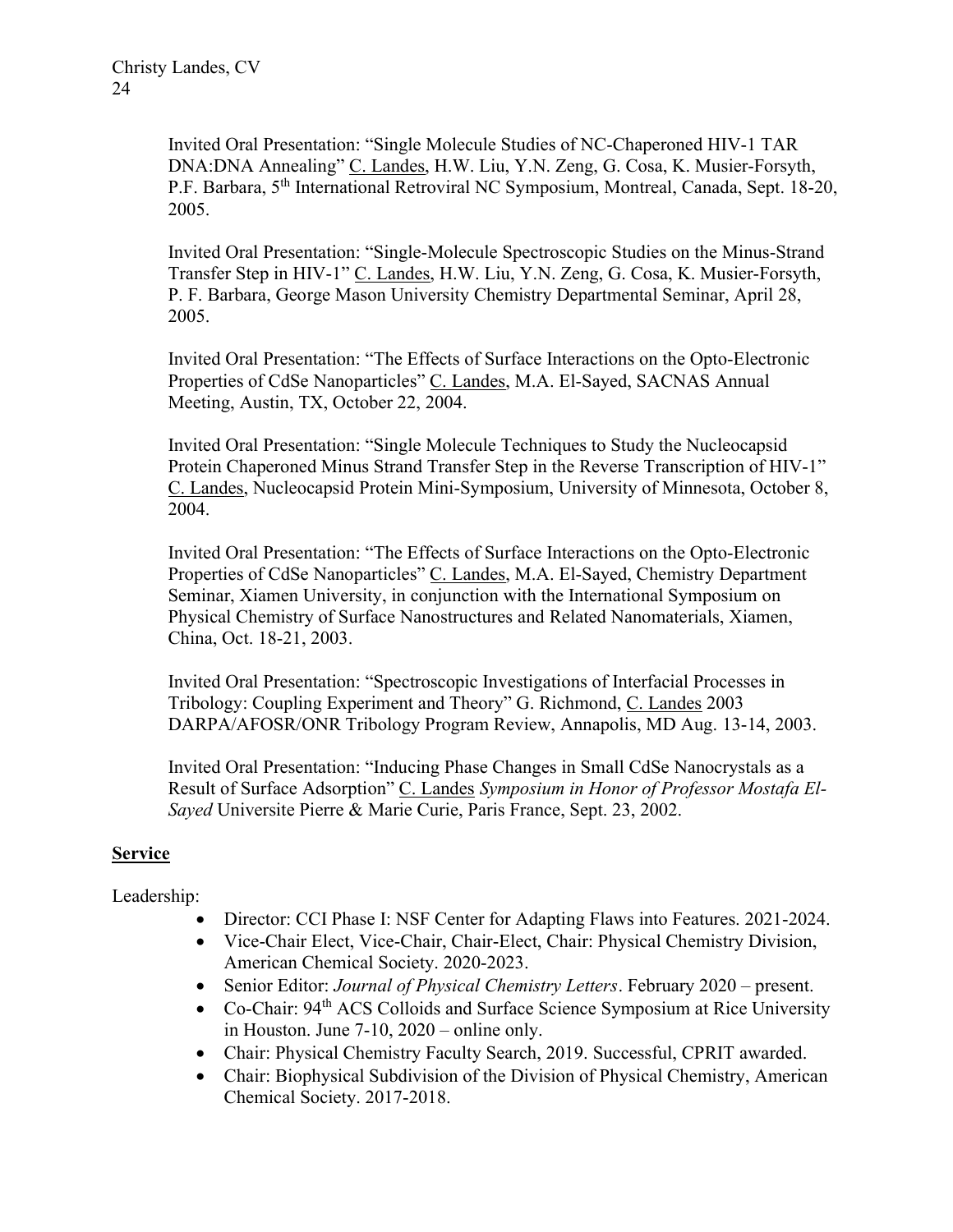- Chair: University Committee on Research, 2015-2017.
- Chair: Departmental Awards Committee, 2017-2020.
- Chair: Departmental External Review Committee, 2016.

Professional Editorial Service:

- Guest Editor: Proceedings of the National Academy of Sciences. January 2021.
- Senior Editor: *Journal of Physical Chemistry Letters*. February 2020 January present.
- Editorial Advisory Board Member: Journal of Physical Chemistry. January 2020 – December 2022.
- Editorial Committee Member: Annual Review of Physical Chemistry. January 2017 – December 2021.
- Editorial Advisory Board Member: ACS Nano. January 2016 present.
- Associate Editor: *Royal Society of Chemistry Advances*. November 2015 October 2016.
- Editorial Advisory Board Member: Royal Society Advances. March 2014 June 2015.
- Guest Editor: Journal of Physical Chemistry B, Special Issue Honoring Mostafa El-Sayed (Dec. 11, 2014).
- Guest Editor: Accounts of Chemical Research, Special Issue Honoring Paul Barbara (Nov. 20, 2012).

Other Professional Service:

- Co-Organizer: Single-molecule and Single-particle Fluorescence Imaging Symposium, Pacifichem 2020.
- Panelist: NSF Chemistry Division. Feb. 10-11, 2020.
- Organizer: 1<sup>st</sup> Wintergreen Meeting of Physical Chemists. Wintergreen, VA. Jun. 8-12, 2019.
- Panelist: Ford Foundation Fellowship Review. Irvine, CA. 2019, 2021.
- Panelist: NSF CCI Phase I Review. Feb. 20-22, 2019.
- Member: Defense Science Study Group. 2016-2018.
- Reviewer: DOE Early Career Proposals. Spring 2018.
- Organizer: ACS National Meeting Physical Chemistry Symposium. Spring 2018.
- Awards Committee: ACS National Award Selection Committee. 2018-2021.
- Awards Committee: ACS Physical Chemistry Division, 2017.
- Awards Committee: Journal of Physical Chemistry, 2017.
- Chair: Biophysical Subdivision of the Division of Physical Chemistry, American Chemical Society. 2017-2018.
- Chair-Elect: Biophysical Subdivision of the Division of Physical Chemistry, American Chemical Society. 2016-2017.
- Co-Chair: 94<sup>th</sup> ACS Colloids and Surface Science Symposium at Rice University in Houston. June 7-10, 2020.
- Organizer: ACS National Meeting Physical Chemistry Symposium. March 13-17, 2016.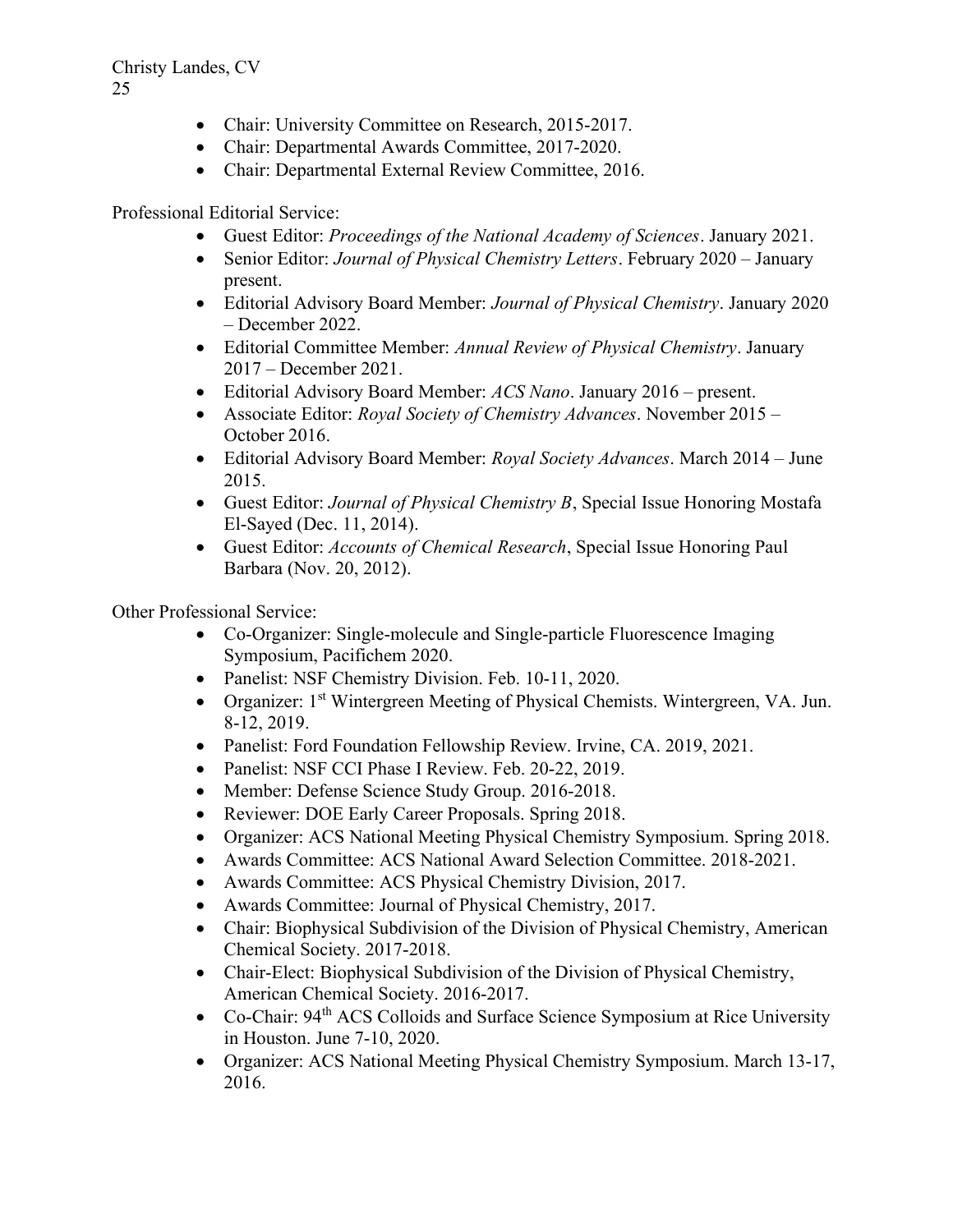- Organizer: Rice Workshop on Light-Driven Processes in Bio-Inspired Materials. Dec. 14-16, 2014.
- Organizer: ACS National Meeting Physical Chemistry Symposium. August 28- September 1, 2011.
- Co-Organizer: ACS Southwest Regional Meeting Physical Chemistry Symposium. November 9-12, 2011.
- Co-Organizer: ACS National Meeting Physical Chemistry Symposium. March 21-25, 2010.
- Session Chair: APS National Meeting. March 13, 2008.
- Organizer:  $11<sup>th</sup>$  Annual Workshop for the Consortium of Nanostructured Materials, Oct. 17-18, 2002, Atlanta, GA
- Reviewer: Nature, Nature Nanotechnology, Nature Chemical Biology, Journal of the American Chemical Society, Proceedings of the National Academy of Sciences, Accounts of Chemical Research, ACS Nano, Nanoletters, Journal of Physical Chemistry, Journal of Chemical Physics, Chemical Physics Physical Chemistry, Biophysical Chemistry, Journal of Colloid and Interface Science, Langmuir, Analytical Chemistry, Nucleic Acids Research, Proteins: Structure, Function and Bioinformatics, Angewandte Chemie, Science Advances.
- Foreign expert reviewer: JST (Japan Science and Technology Agency) PRESTO project reviewer, Oct. 24-25, 2014.
- Ad-hoc Panelist: NIH Nanotechnology Study Section, June 2-3, 2016.
- Panelist: National Science Foundation Chemical and Biological Engineering Separations CAREER Panel, Oct. 7, 2013. (delayed due to furlough)
- Ad-hoc Panelist: NIH NIDA CEBRA Panel, November 29, 2012.
- Panelist: National Science Foundation Chemical and Biological Engineering Separations Panel. December 5-6, 2011.
- Panelist: National Science Foundation, Chemistry Division, Experimental Physical Chemistry Panel. April 6-7, 2009.
- Ad-hoc reviewer: Department of Energy.
- Ad-hoc reviewer: National Science Foundation Chemistry Division.

University:

- Chair: University Committee on Research, 2015-2017.
- Advisory Board of the Smalley-Curl Institute (SCI), 2015-2018.
- University Committee on Research, 2014-2017.
- Applied Physics Graduate Committee, 2010-present.
- Shared Equipment Authority Faculty Board, 2011-2018.
- Rice Quantum Institute Summer REU mentor, 2010-2015.

College System:

- Faculty Associate: Wiess College, 2009-present.
- New Student Mentor: Wiess College, 2014-2015.
- Division Adviser: Wiess College, 2010-2014.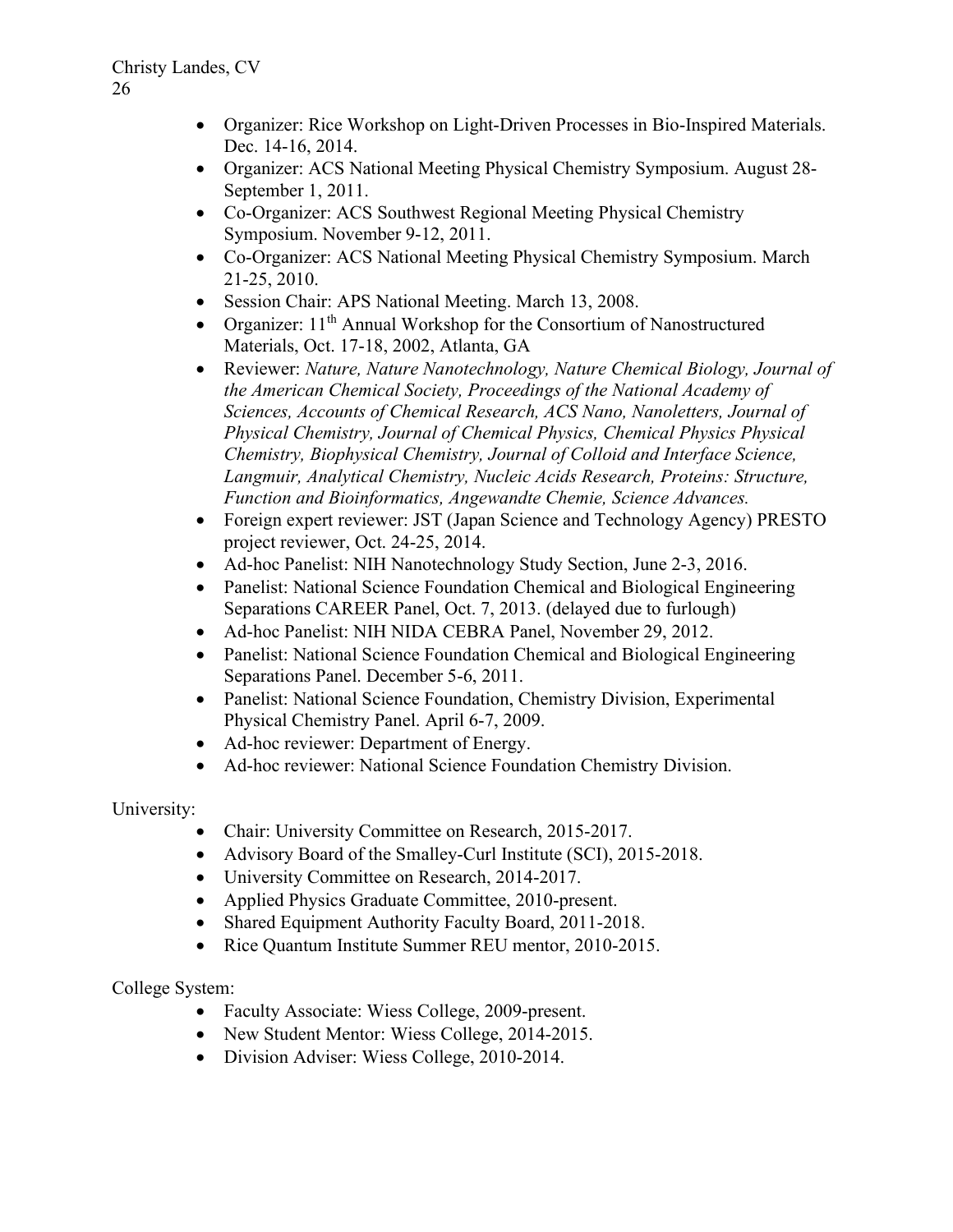Department:

- Chair: Physical Chemistry Faculty Search, 2019. Successful, CPRIT award.
- Chair: Awards Committee, 2017-2020.
- Chair: External Review Committee, 2016.
- Chair: Alumni Committee, 2013-2017.
- Undergraduate Curriculum Committee, 2009-2016.
- Major Track Adviser (Med Chem), 2010-2014.
- Graduate Admissions Committee, 2009-2015.
- Graduate Recruiting Committee, 2009-2015.
- Awards Committee, 2011-2012.

Outreach and Community Service:

- Podcast Guest: Science Off Camera, Episode 3. Jan. 7, 2021.
- Sponsor: Python course for middle school teachers. Summer 2019.
- Speaker: Fort Defiance High School Science Talk. Mar. 22, 2019.
- Creator: MATLAB intro course. Available at lrg.rice.edu.
- Mentor: Rice Triad Program for Tenure-Track Faculty, Fall 2015-present.
- Speaker: Rice Science Café, Black Labrador Pub, Houston, TX, Dec. 2, 2014.
- Speaker: Project Grad Summer Program for High School Students (2009-present).
- Faculty Mentor: COACH (Committee on the Advancement of Women Chemists) 2013: Casablanca, Morocco and Indianapolis, IN USA; 2012: Beijing, China. Host: Prof. Geraldine Richmond.
- Speaker at Primarily Undergraduate Institutions (PUIs): Whitman College (2015); Trinity University (2012); Austin College (2010); James Madison University (2007); Mary Baldwin College (2007); George Mason University (2005).
- High School Outreach: Presentation at Central Shenandoah Valley Governor's School for the Gifted (2007)
- Mentor: Texas Academy of Math and Science Summer Research. Andrea Wheat (co-author on 2008 JPCB paper), 2007.

## Courses Taught

- Spring 2021: Chem 559 Spectroscopy at the Single Molecule/Particle Limit
- Fall 2020: Chem 367 Materials Chemistry Laboratory
- Fall 2019: Chem 301 Physical Chemistry (co-taught)
- Fall 2019: Chem 367 Materials Chemistry Laboratory
- Fall 2018: Chem 367 Materials Chemistry Laboratory
- Spring 2018: Chem 559 Spectroscopy at the Single Molecule/Particle Limit
- Fall 2017: Chem 367 Materials Chemistry Laboratory
- Fall 2017: Chem 600 Graduate Seminar
- Spring 2017: Chem 559 Spectroscopy at the Single Molecule/Particle Limit
- Spring 2016: Chem 559 Spectroscopy at the Single Molecule/Particle Limit
- Fall 2015: Chem 151 Honors Chemistry
- Spring 2015: Chem 391, 491, 493 Undergraduate Research
- Spring 2015: Chem 600 Graduate Seminar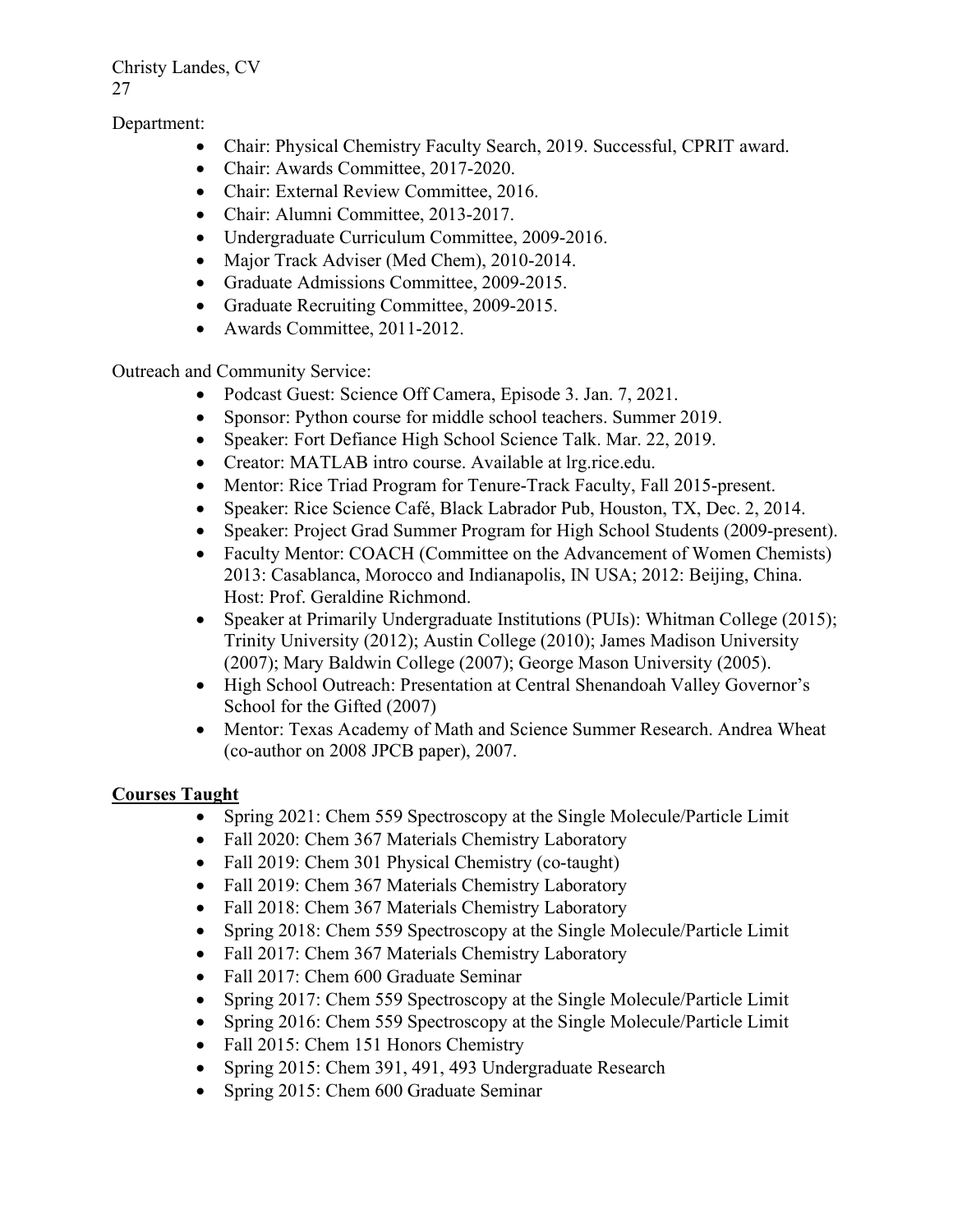- Fall 2014: Chem 220 Undergraduate Seminar
- Fall 2014: Chem 151 Honors Chemistry
- Spring 2014: Chem 559 Spectroscopy at the Single Molecule/Particle Limit
- Fall 2013: Chem 151 Honors Chemistry
- Spring 2013: Chem 600 Graduate Seminar
- Fall 2012: Chem 121 General Chemistry
- Spring 2012: Chem 600 Graduate Seminar
- Fall 2011: Chem 121 General Chemistry
- Fall 2010: Chem 121 General Chemistry
- Fall 2009: Chem 310 Physical Chemistry Co-creator of new undergraduate chemistry course.
- Spring 2009: Chem 6314 Spectroscopy (University of Houston)
- Fall 2008: Chem 4373 Survey of Physical Chemistry (University of Houston)
- Spring 2008: Chem 4373 Survey of Physical Chemistry (University of Houston)
- Fall 2007: Chem 4373 Survey of Physical Chemistry (University of Houston)
- Spring 2007: Spectroscopy (University of Houston)
- Fall 2006: Chem 4373 Survey of Physical Chemistry (University of Houston)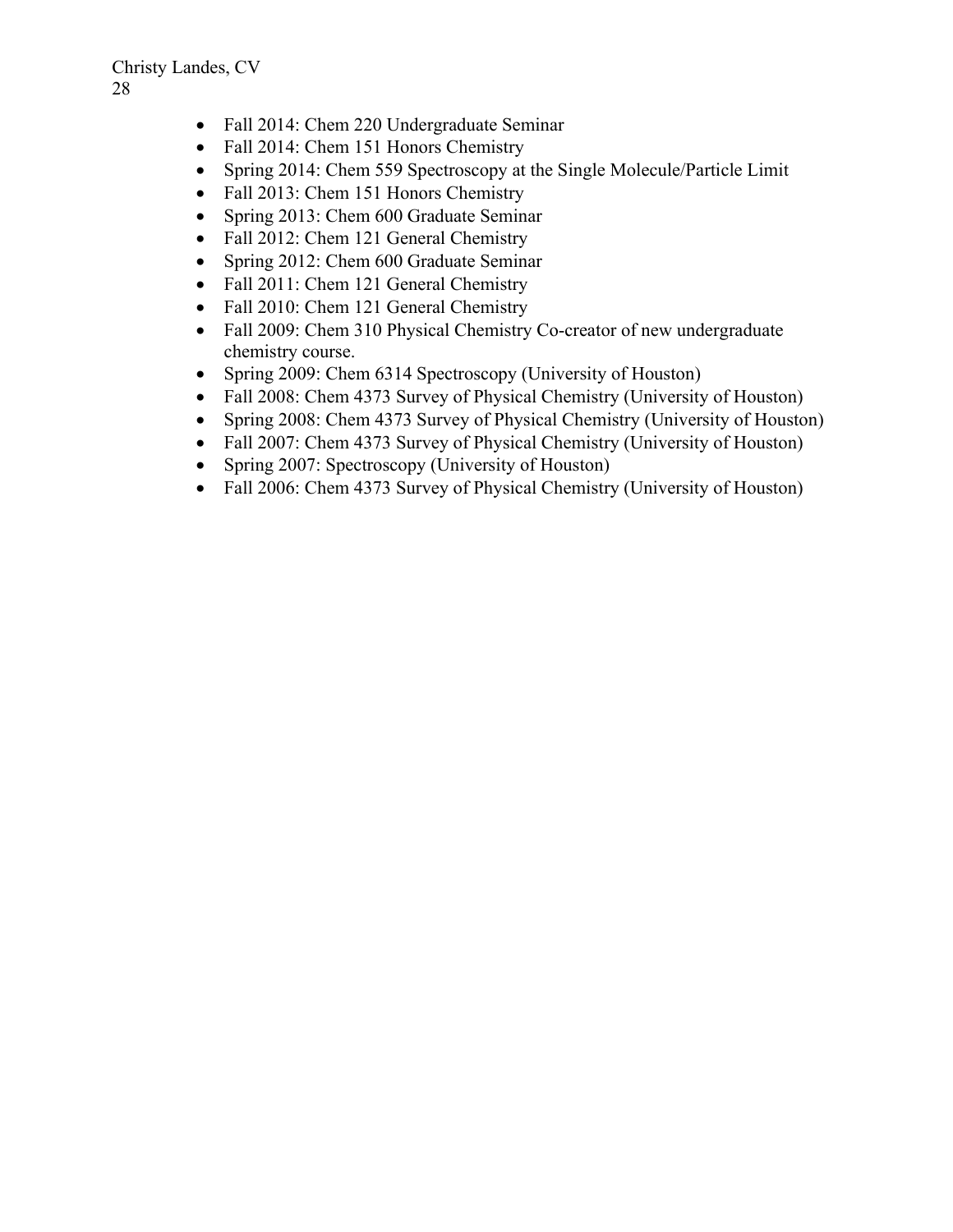## Students Mentored

Postdoctoral researchers:

- 1) Dr. Qusai Darugar (PhD, Georgia Tech). 2006 2008. Currently: Permanent Scientific Research Staff, Baker-Hughes.
- 2) Dr. Nitesh Poddar (PhD, Jamia Millia Islamia). 2009 2012. Currently: Assistant Professor of Biotechnology, IIET, Invertis University, Bareilly India.
- 3) Dr. Jixin Chen (PhD, TAMU). 2012 2014. Currently: Tenured Associate Professor of Chemistry, Ohio University.
- 4) Dr. Swarnapali (Pali) Indrasekara (PhD, Rutgers). September 2014 May 2016. Currently, postdoctoral research at Duke University. Currently: Assistant Professor of Chemistry, UNC Charlotte.
- 5) Dr. Hao Chen (PhD, Cornell). August 2014 August 2018. Currently: Assistant Professor of Chemistry, Kent State University.
- 6) Dr. Sean Collins, Carl and Lillian Illig Postdoctoral Fellow (PhD, Melbourne). January 2017 – August, 2019. Currently: Staff Scientist, Intel.
- 7) Dr. Chayan Dutta (PhD, USC). January 2018 present.
- 8) Dr. Miranda Gallagher (PhD, Johns Hopkins). August 2018 February 2021. Currently: Project Development Manager: American Physical Society.
- 9) Dr. Min Zhou (PhD, Chinese Academy of Sciences). December 2018 August 2019. Currently: Assistant Professor, Chinese Academy of Sciences.
- 10) Dr. Suparna Sarkar-Banerjee (PhD, University of Calcutta). January 2019 July 2021.
- 11) Dr. Moinul Choudhury (PhD, University of New South Wales). February 2020 present.

PhD students:

- 1) Dr. Carmen Reznik, Chemistry. 2006 2011. PhD January 2011. Margrave Thesis Award. Currently: Permanent Scientific Research Staff, Shell.
- 2) Dr. Charlisa Daniels, Chemistry. 2007 2012. PhD April 2012. Currently: Tenured Associate Professor of Chemistry, Northern Kentucky University.
- 3) Dr. Nick Taylor, Chemistry. 2006 2012. PhD May 2012. Currently: Specially Appointed Assistant Professor, Hokkaido University.
- 4) Dr. Lydia Kisley, Chemistry. 2010 2015. PhD May 2015. Margrave Thesis Award. NSF Graduate Research Fellowship; NRC Postdoctoral Fellowship (declined). Forbes 30 under 30 (Healthcare). Beckman Postdoctoral Fellow, UIUC. 2017-2019. Currently: Assistant Professor of Physics, Case Western Reserve University.
- 5) Dr. David Cooper, Chemistry. 2010 2015. PhD May 2015. Visiting Assistant Professor, Southwestern University, 2015-2018. Currently: Assistant Professor of Chemistry, Nevada State College.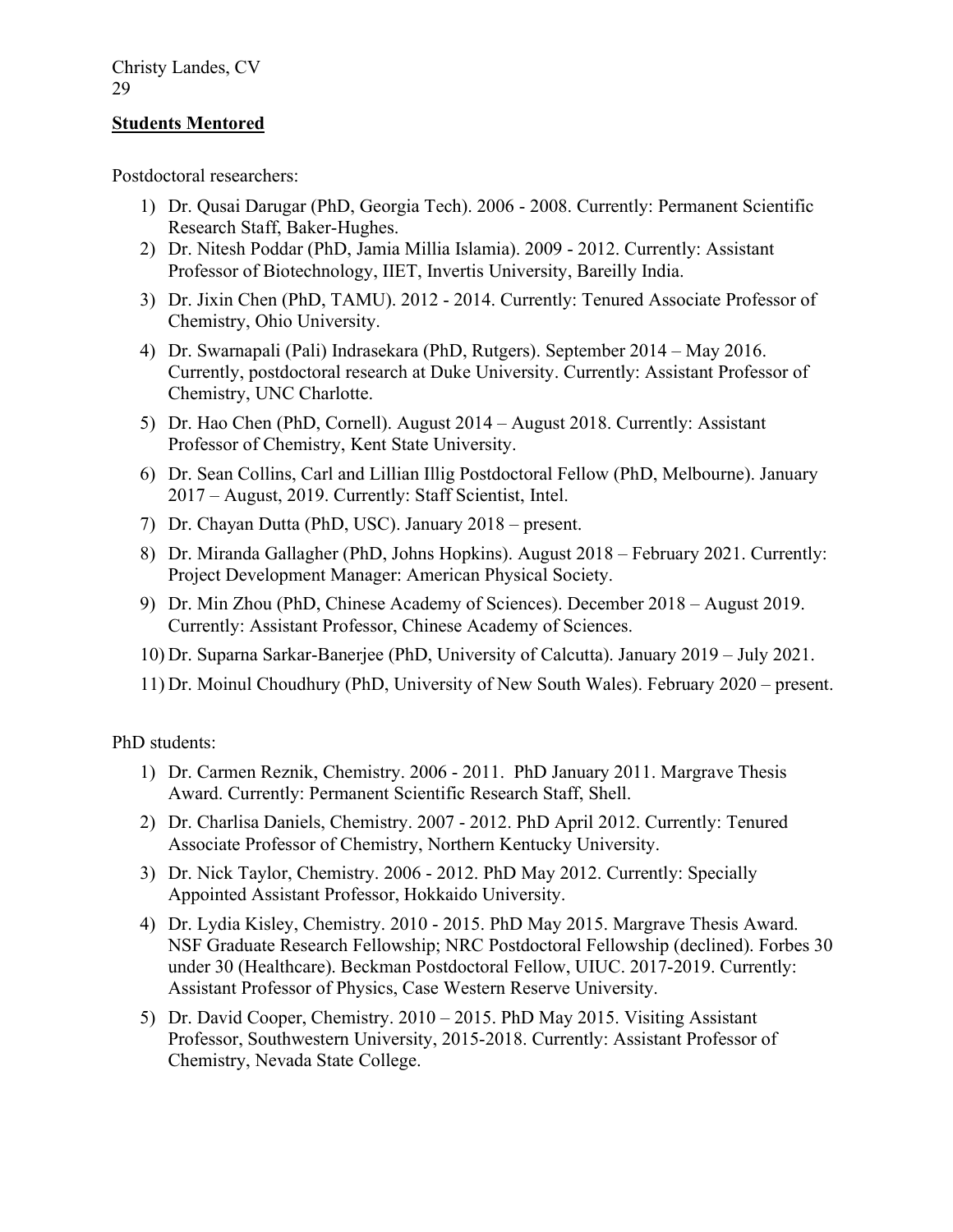- 6) Dr. Chad Byers, Applied Physics. 2012 2015. PhD December 2015. NSF Graduate Research Fellowship. Currently: Technical Research Staff, Intel.
- 7) Dr. Bo Shuang, Chemistry. 2011 2016. PhD May 2016. Margrave Thesis Award. Currently: Technical Research Staff, Dow Chemical Company.
- 8) Dr. Joey Tauzin, Chemistry. 2012 2016. PhD May 2016. Currently: Research Scientist, Rice University.
- 9) Dr. Ben Hoener, Chemistry. October 2013 May 2018. Currently: Technical Research Staff, Intel.
- 10) Dr. Wenxiao Wang, Electrical and Computer Engineering. October 2013 December 2018. Currently: Technical Research Staff, Google.
- 11) Dr. Sudeshna Chatterjee, Chemistry. October 2014 May 2019. Currently: Technical Research Staff, Intel.
- 12) Dr. Nicholas Moringo, Chemistry. October 2015 December 2019. NSF Graduate Research Fellowship. Currently: Science Consultant: Alliantgroup.
- 13) Charlotte Flatebo, Applied Physics. October 2015 June 2021. NSF GRFP Honorable Mention. NDSEG Graduate Fellowship. Currently: postdoctoral fellow, UC Santa Barbara.
- 14) Rashad Baiyasi , Electrical and Computer Engineering. October 2015 January 2021. 2016 ECE Best Qualifying Exam Award.
- 15) Logan Bishop, Chemistry. October 2016 March 2021. NDSEG Graduate Fellowship Alternate. NSF GRFP Fellowship. Currently: Technical Research Staff, 3M.
- 16) Anastasiia Misiura, Chemistry. October 2017 present.
- 17) Emily Searles, Chemistry. October 2018 present.
- 18) Dongyu Fan, Chemical and Biomolecular Engineering. January 2020 present.
- 19) Wesley Leung, Applied Physics. January 2020 present.

Master's student:

- 1) Ferandre Salatan, Chemistry. 2009 2010. Currently: Research Assistant, MD Anderson Cancer Center, Houston, TX.
- 2) Jorge Zepeda, Electrical and Computer Engineering. October 2018 May 2021.

Undergraduate students:

- 1) Hannah Kim, UH Bioengineering. January 2007 August 2010. Graduated, BS Engineering 2011. Currently: Employed in industry.
- 2) Rosalie Berg, Rice Chemistry. January 2010 May 2012. BS Chemistry 2012. Currently: Process Technologist, KiOR, Inc.
- 3) Matthew Diasio, Rice Physics. January 2010 May 2012. BS Chemistry 2012. PhD, Materials Science, University of Virginia.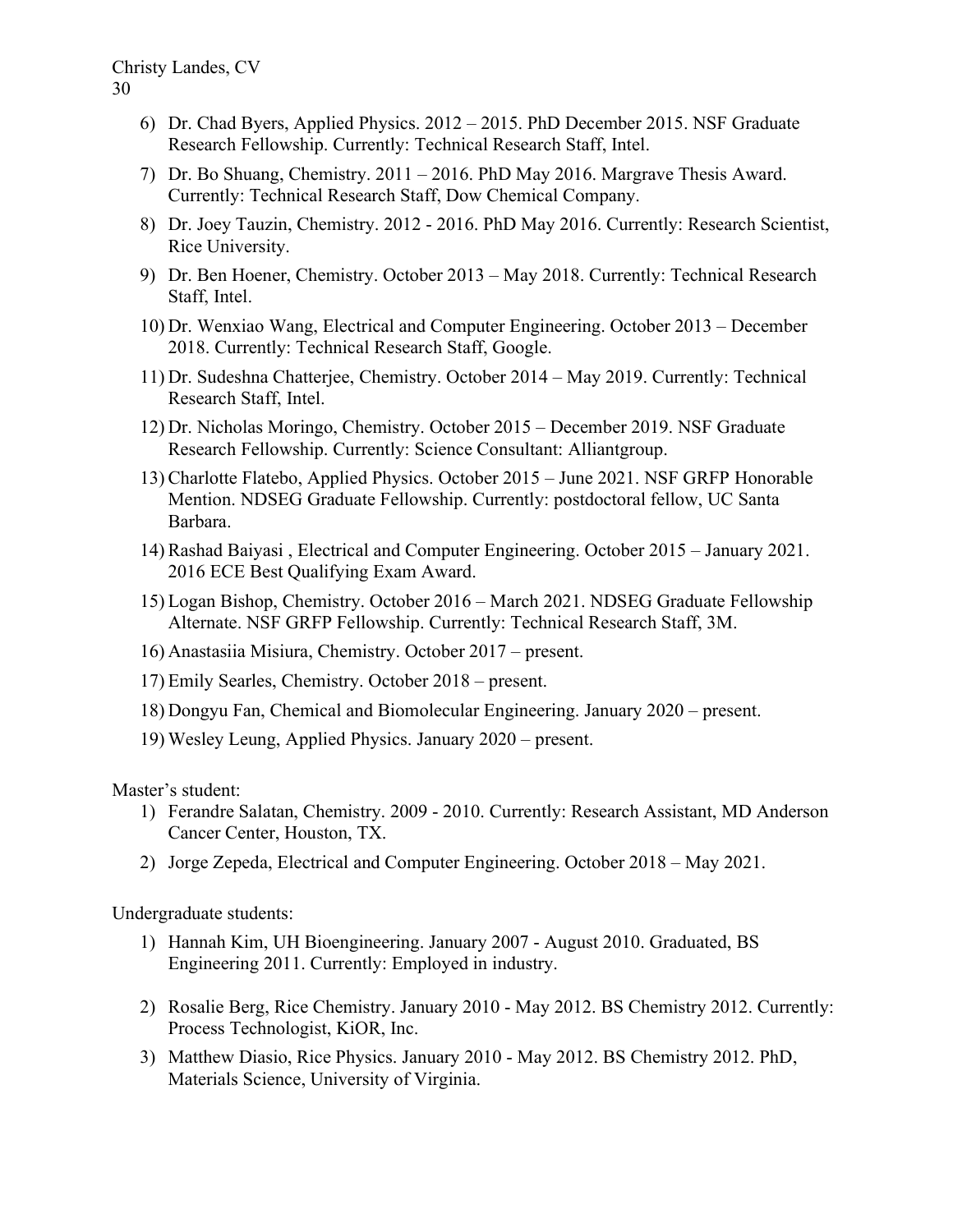- 4) Kerry Wang, Rice Chemical Engineering. January 2010 May 2012. Currently: Graduate student at UMn.
- 5) Albert Riedel Mishaan, Rice Materials Science. January 2011 May 2012.
- 6) Heui Uhm, Rice Chemistry. January 2011 August 2012. Currently: Undergraduate at Rice.
- 7) Julia Zhao, Rice Chemistry. May 2012 Spring 2013. Currently: NSF Graduate Fellow at MIT.
- 8) Andrea Mansur, Rice Chemistry. January 2012 Spring 2014. Currently: Laboratory technician at Shell.
- 9) Alberto Enriquez, Rice Chemistry. January 2013 2015. Currently: MD/PhD student: UT Southwestern.
- 10) Rachel Brunetti, Summer RQI Undergraduate Fellow. 2014. NSF GRFP Honorable Mention. Currently: PhD student at UCSF.
- 11) Margaret Roddy, Rice Chemical Engineering. June 2015 May 2016. Currently: Goldman Sachs, Houston, TX.
- 12) Theresa Leibig, Rice Chemistry. January 2018-December 2018.
- 13) Annette Jones, Rice Chemistry. July 2021 present.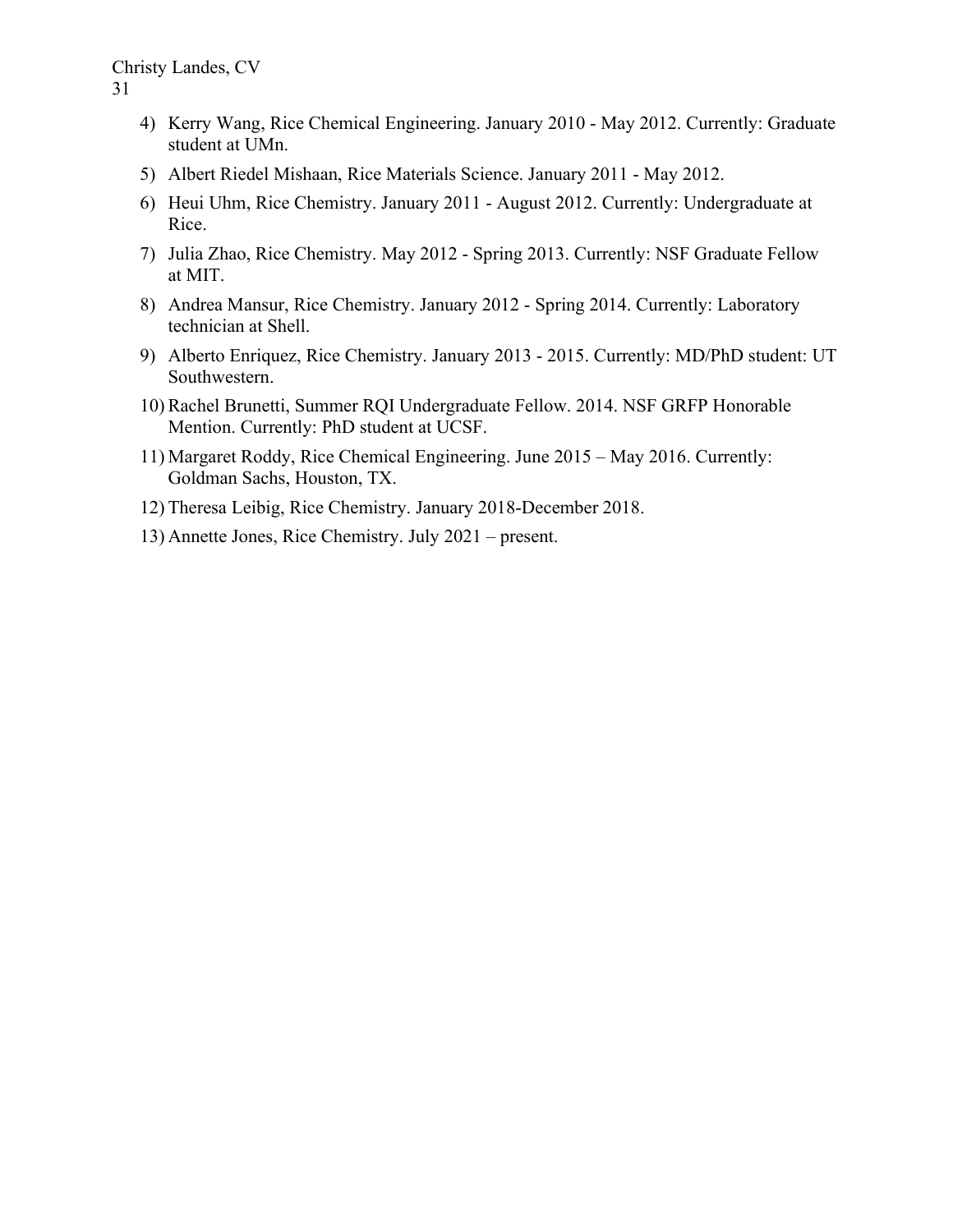## Funding

(current)

Sponsor: National Science Foundation (CHEM) Title: Preproposal: CCI Phase I: NSF Center for Adapting Flaws into Features Duration: September 1, 2021 – August 30, 2024 Amount Requested: \$1,800,000 PI with Co-PIs Link, Rossky, Zanni, Dionne, Roberts, Gruebele

Sponsor: Department of Energy (BES) Title: Photo-Electrochemistry of Hybrid Nanoelectrodes Duration: September 1, 2021 – August 31, 2024 Amount Requested: \$915,000 PI with Co-PI Link

Sponsor: Army Research Office, Chemical Science: Electrochemistry Title: DURIP: Snapshot Hyperspectral Imaging and Scanning Electrochemical Microscope for Nanoelectrode Reshaping Studies Duration: January 1, 2021 – December 31, 2023 Amount: \$179,937 PI with Co-PI Link

Sponsor: Welch Foundation Title: Orientational effects on protein dynamics at chromatographic supports from a single analyte perspective Duration: July 1, 2021 – June 30, 2024 Amount: \$240,000

Sponsor: National Science Foundation (CHEM) Title: Two-Year Extension for Special Creativity, Instrument Development: 4-D Super Time Resolved Microscopy (4-D STREM) for Understanding Dynamics in Porous Materials Duration: 07/01/2021-06/30/2023 Amount: \$340,000

Sponsor: Army Research Office, Chemical Science: Electrochemistry Title: Understanding plasmonic electrode reshaping Duration: 06/01/2019-05/31/2022 Amount: \$734,757 PI with co-PI Link

Sponsor: Department of Energy (BES) Title: Mechanistic Investigations of Hot Carrier Induced Electrocatalysis by Single- Particle Spectroscopy Duration: 04/15/2018-08/31/2021 Amount: \$1,100,000 PI with co-PI Link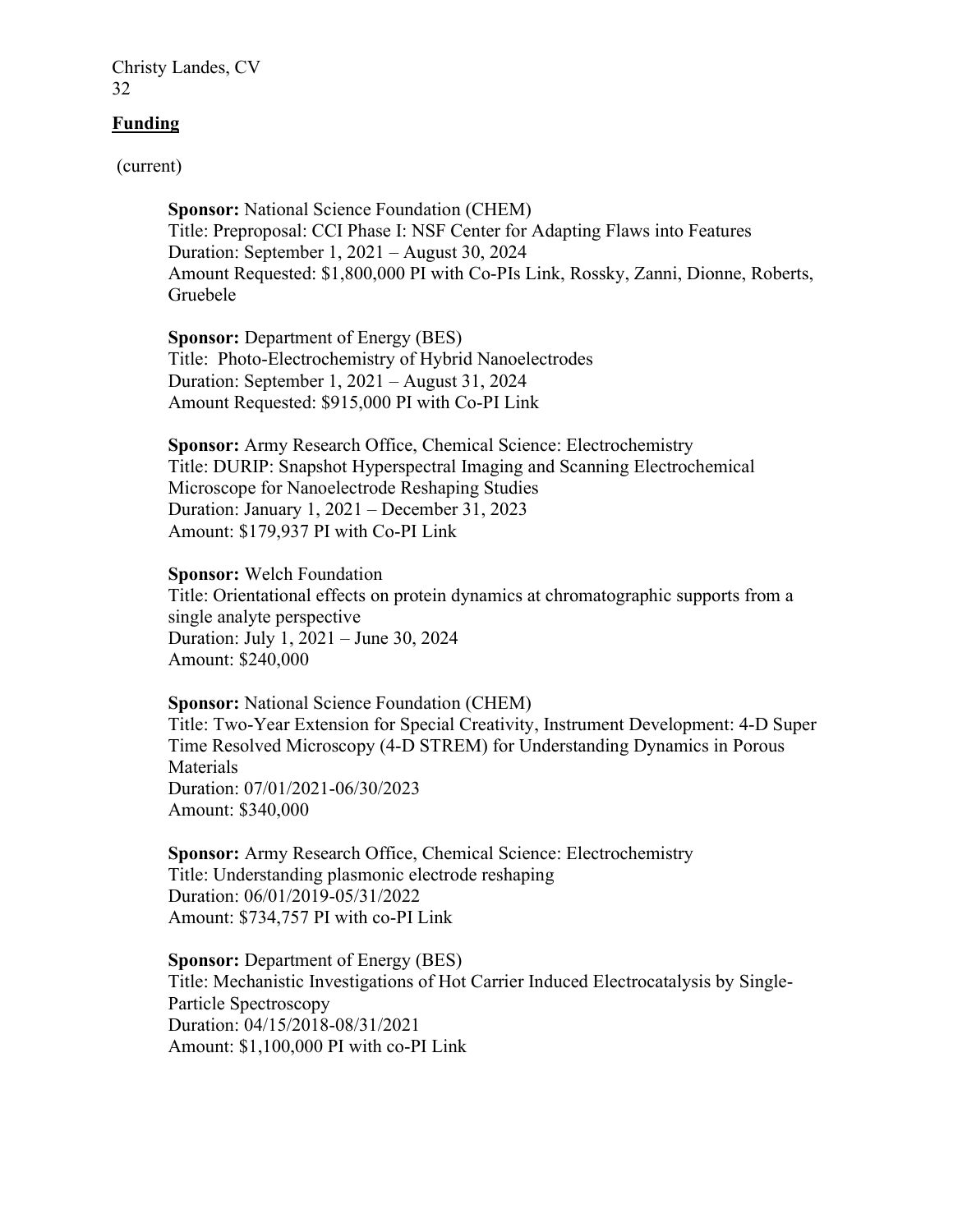(past)

Sponsor: The Robert A. Welch Foundation Title: A Mechanistic Description of Chromatographic Separations from the Single Molecule Perspective Duration: 06/01/2018-05/31/2021 Amount: \$330,000, PI

Sponsor: National Science Foundation (CHEM) Title: Instrument Development: 4-D Super Time Resolved Microscopy (4-D STREM) for Understanding Dynamics in Porous Materials Duration: 07/01/2018-06/30/2021 Amount: \$466,300 PI

Sponsor: Hamill Foundation, Institute of Biosciences and Bioengineering at Rice University Title: Elucidating the mechanism of ZEB1-driven early endosome dynamics in lung cancer cells at high spatio-temporal resolution Duration: 2019-2020 Amount: \$25,000 PI with Co-I Kurie

Sponsor: The Robert A. Welch Foundation Grant # C-1787 Title: Identifying Hidden Conformations in Multi-State Bio-Molecules Duration: 06/01/2015-05/31/2018 Amount: \$195,000, PI

Sponsor: Department of Energy Title: Single Particle Spectro-Electrochemistry of Individual Plasmonic Nanostructures Duration: 09/15/2016-04/14/2018 Amount Requested: \$495,003, PI with co-PI Link

Sponsor: National Institutes of Health NIGMS Title: Structure and Function of NMDA Receptors Duration: 09/01/2015-08/30/2019 Amount: \$380,707 to Landes, (with PI Jayaraman)

Sponsor: National Science Foundation (CBET) Title: Probing Dynamics and Structure of the Nanoparticle Protein Corona to Understand its Impacts on Environmental Health and Safety Duration: 09/01/2014-08/31/2017 Amount: \$300,000 (with PI Link)

Sponsor: National Science Foundation (CHEM) Title: CAREER: Transport in Supported Polyelectrolyte Brushes Duration: 12/01/2011-11/30/2016 Amount: \$623,250 PI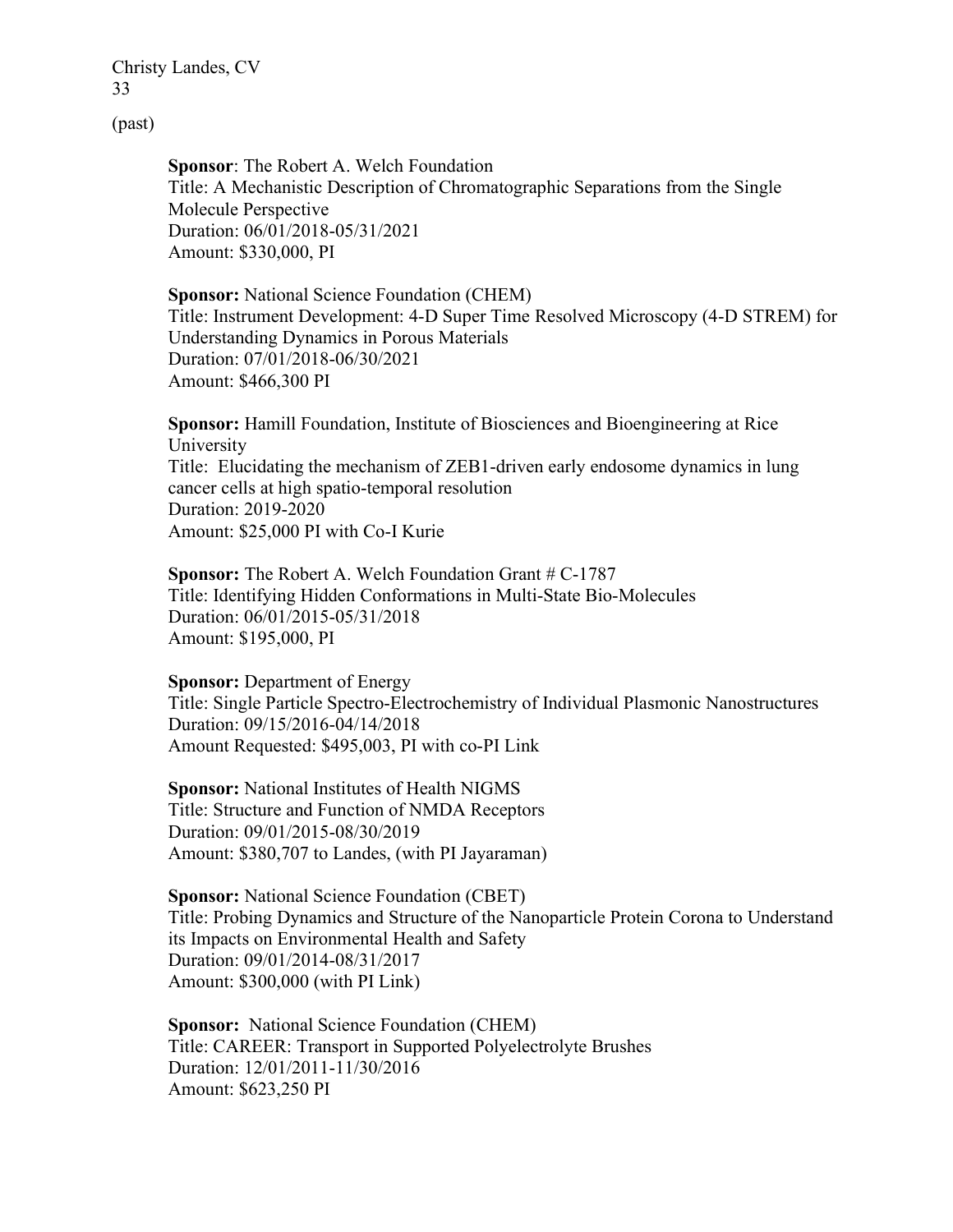Sponsor: ACS Petroleum Research Fund New Directions Title: Spectro-electrochemical microscopy of single nanoparticle catalysts Duration: 09/01/2014 – 08/31/2016 Amount: \$110,000, PI

Sponsor: IBB Hamill Innovations Grant Program Title: Characterization of the Conformational Landscape of the NMDA Receptor by a Combined Theoretical/Experimental Approach Duration: 01/01/2014-12/31/2014 Amount: \$10,000 (with PI Clementi)

**Sponsor:** Rice University Brasil@Rice Title: Travel Grant Duration: 05/01/2014-04/30/2015 Amount: \$5,000, PI

Sponsor: Rice University Faculty Initiative Fund Title: Interfacial Dynamics Workshop Duration: 09/01/2014 – 08/31/2015 Amount: \$5,000, PI

Sponsor: National Institutes of Health (NIGMS) Title: Structure and Function of NMDA Receptors Duration: 09/30/11-09/29/15 Amount: \$571,874 (\$296,000 to Landes, PI Jayaraman)

Sponsor: 3M Title: Stationary Phase Tuning at 'Super-Resolution' for Separations Duration: 08/01/2015 – 07/31/2016 Amount: \$100,000, PI

Sponsor: The Robert A. Welch Foundation Title: Exploiting Molecular Fluorescence to Probe Local Chemical Dynamics Duration: 06/01/12-05/31/15 Amount: \$180,000, PI

Sponsor: National Science Foundation (CBET) Title: Collaborative Research: Ion-Exchange Adsorption of Proteins: A Single-molecule investigation Duration: 09/01/11-08/31/14 Amount: \$408,122 (\$204,227 to Landes; PI Willson)

Sponsor: Dunn Foundation Event Award Title: Workshop: Plasmon-hybrid Superstructures for Functionally Biomimetic Light-Driven Processes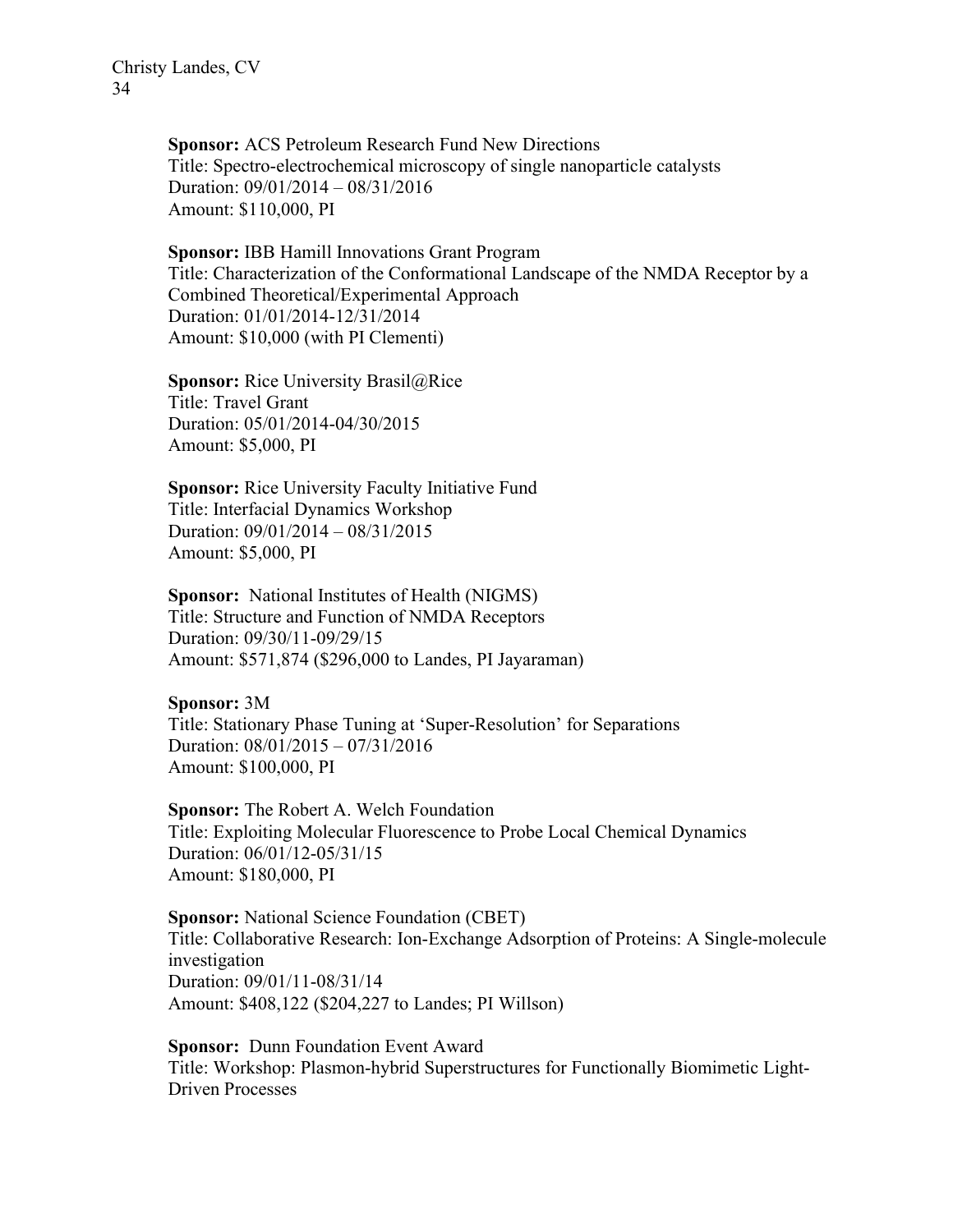> Duration: 01/01/2014-12/31/2014 Amount: \$8,000 (PI: Landes, with Co-PI Link)

Sponsor: Rice University/Welch Foundation Title: Norman Hackerman Welch Junior Investigator Duration: 7/1/09-6/30/012 Amount: \$250,000, PI

Sponsor: Department of Energy Title: From ultrafast electron transfer to single molecule spectroscopy: Forces driving contemporary themes in physical chemistry Duration: 7/1/2011-6/30/012 Amount: \$8,000, PI

Sponsor: Welch Foundation

Title: Travel Support for a Workshop in Honor of Paul Barbara: From ultrafast electron transfer to single molecule spectroscopy: Forces driving contemporary themes in physical chemistry Duration: 7/1/2011-6/30/2012 Amount: \$5,000, PI

Sponsor: John S. Dunn Gulf Coast Consortium for Chemical Genomics Title: Selective agonists and antagonists for AMPA receptors Duration: 10/01/10 – 09/30/11 Amount: \$100,000 (\$30,000 to Landes; PI Jayaraman)

Sponsor: ACS Petroleum Research Fund Doctoral New Investigator Title: Transport in Supported Polyelectrolyte Membranes Duration: 1/1/2010-12/31/2011 Amount: \$100,000, PI

### Provisional Patent Applications

- 1) 06/20/2013: Methods for Preventing Nanoparticle Aggregation under Harsh Environmental Conditions with a Protein Monolayer. Co-Inventor with: S. Dominquez-Medina, J. Blankenburg, J. Olson, S. Link.
- 2) 02/15/2013: Super-resolution Optical Genome Sensing and Sequencing. Co-Inventor with: J. Chen, L. Kisley, B. Shuang.
- 3) 01/18/2013: Parallel Fluorescence-Based Imaging Identification of Open Through-Silicon Via (TSV) Microelectrodes. Co-Inventor with G. Woods, C. Byers, J. Chen.
- 4) 10/06/2011: Apparatus for Generating Controlled Temperature Gradients on Glass Coverslips for use in Fluorescent Microscopy. Co-Inventor with: K. Wang.

## Collaborators

- 1) Stephan Link, Rice University
- 2) Tamiki Komatsuzaki, Hokkaido University